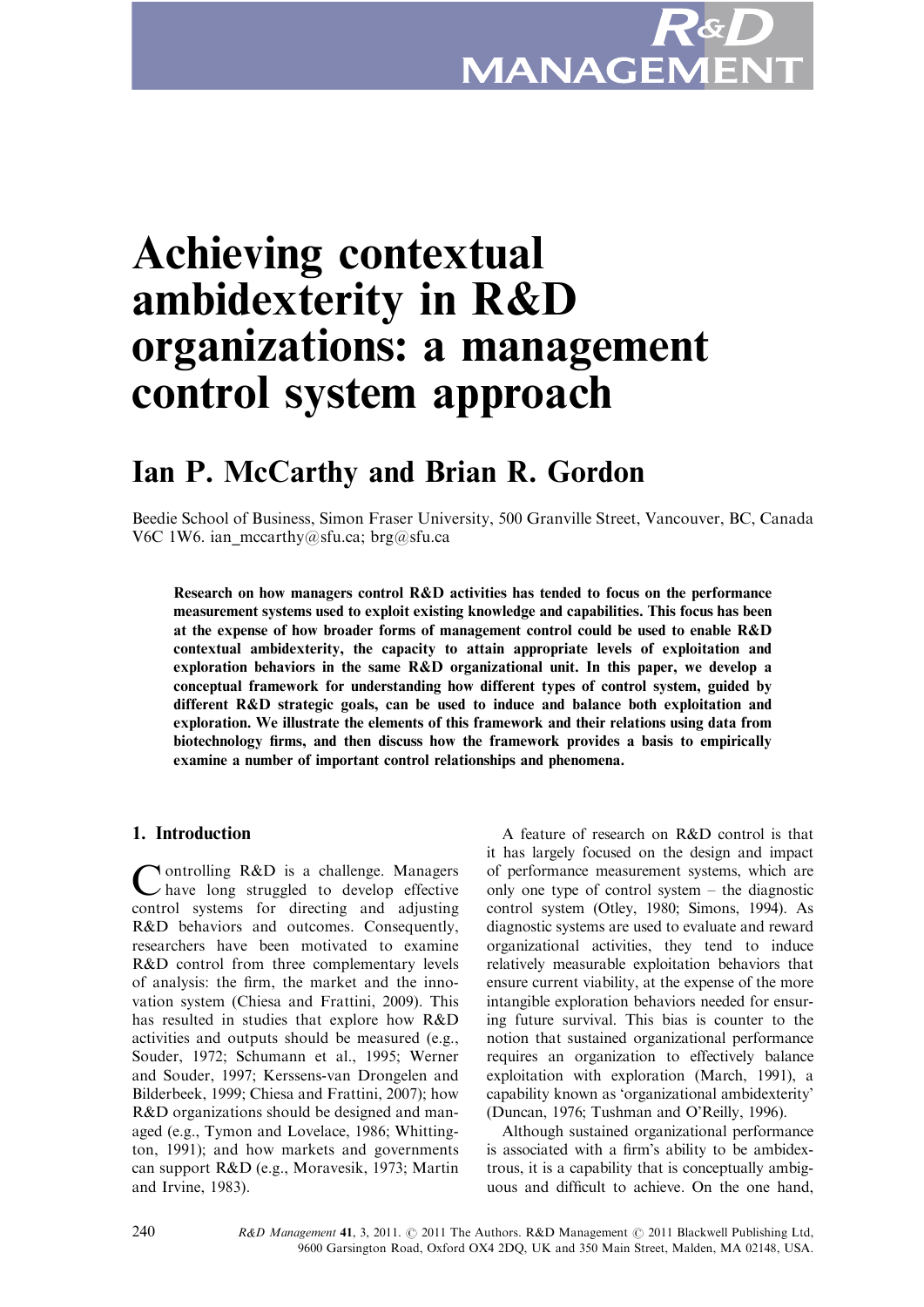ambidexterity is viewed as the attainment of a balance between exploitation and exploration, whereby 'organizations make explicit and implicit choices between the two' (March, 1991, p. 71) to attain an 'optimal mix' (March, 1991, p. 75). On the other hand, exploitation and exploration are considered to be mutually enhancing, so that it is possible for firms to attain high levels of both (Gupta et al., 2006; Jansen et al., 2006). In our paper we follow the 'balanced' view of ambidexterity, and assume that R&D managers face decisions about allocating resources and attention to activities that can be relatively explorative or relatively exploitative in nature.

Although the classic definition of ambidexterity provided by March (1991) would seem to suggest that R&D is exploration, the dilemma of balancing exploitation and exploration clearly exists in R&D organizations. Ahuja and Lampert (2001), for example, explain how R&D activities vary across the exploitation-exploration continuum. They define R&D exploration as activities and outputs that focus on novel, emerging and pioneering technologies; they define R&D exploitation as activities and outputs concerned with mature, familiar and propinquituous technologies. Similarly, McNamara and Baden-Fuller (1999, 2007) argue that ambidexterity is fundamentally about different forms of learning, and that R&D organizations, in common with other types of organization, must maintain a balance of short-term exploitation and long-term exploration to be successful over time. These characterizations of R&D exploration and R&D exploitation follow the view that ambidexterity is the capability to balance different types of knowledge production (Levinthal and March, 1993).

While organizational ambidexterity is a relatively straightforward concept to understand, it is not an easy capability to attain. Exploration and exploitation have fundamentally different qualities. Exploitation is characterized by short-term time horizons, efficiency, reliability and refinement, while exploration involves long-term time horizons, search, experimentation, innovation and adaptability. To simultaneously induce and balance these differences, there are two recognized approaches. One is 'structural ambidexterity' (Tushman and O'Reilly, 1996), which involves splitting exploitation and exploration into different organizational units (i.e., separate divisions, departments or teams). It is then the task of senior managers to ensure that the respective exploitation and exploration outcomes of each organizational unit are integrated to create value. This integration task, however, can also be

difficult to achieve because the organizational units are disconnected. A second complementary approach is 'contextual ambidexterity' (Birkinshaw and Gibson, 2004; Gibson and Birkinshaw, 2004; Raisch and Birkinshaw, 2008). It involves creating an organizational context – the organizational stimuli that inspire, guide and reward people to act in a certain way (Ghoshal and Bartlett, 1997) – that will allow exploitation and exploration behaviors to transpire in the same organizational unit.

We argue that contextual ambidexterity is important and suited to R&D organizations for at least two major reasons. First, the problems of attaining ambidexterity by structural separation are compounded for R&D organizations. R&D activities are often already structurally separated and operationally distinct from other organizational activities such as legal, manufacturing or sales. Thus, any further partitioning (i.e., separating the 'R' from the 'D') increases the problem of integrating and utilizing R&D outputs throughout the organization. This is especially so for small- to medium-sized organizations, whose R&D activities are tightly intertwined. Second, we suggest that contextual ambidexterity is suited to the 'clan control' typically found in R&D organizations (Ouchi, 1979), as it involves using 'processes or systems that enable and encourage individuals to make their own judgments about how to divide their time between conflicting demands for alignment and adaptability' (Gibson and Birkinshaw, 2004, p. 211).

In this paper we focus on the problem of how to attain contextual ambidexterity in a single R&D organizational unit. We present and illustrate a conceptual framework that shows how broader forms of control system, guided by R&D goals, could be used to encourage teams and individuals in R&D organizations to simultaneously pursue both exploitation and exploration. We present our arguments in four major sections.

First, we review the R&D management control literature, highlighting the need to move beyond exploitation and metric-focused performance measurement. We identify the importance of linking the design and use of control systems to the R&D goals of the organization. Second, we develop our conceptual framework by synthesizing R&D control concepts with control theories developed in the fields of accounting and strategic management. Specifically, we adapt Simons' (1994) 'levers of control' framework, which consists of four types of control system: beliefs systems, boundary systems, diagnostic systems and interactive systems. We explain how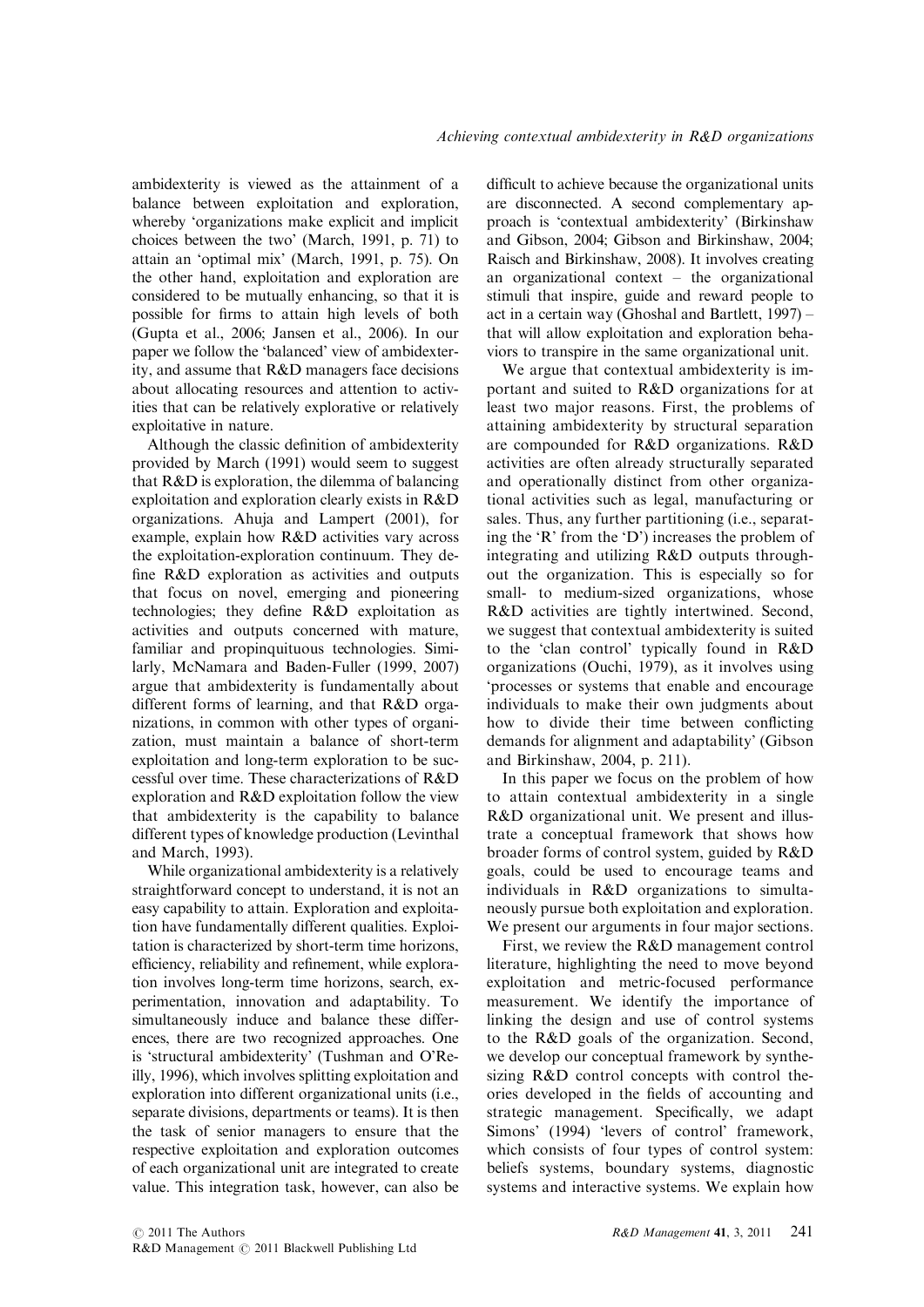these four types of control system, guided by R&D strategic goals, can work together to develop and harness both exploitation and exploration in an individual R&D organization. Third, although studies have recognized that beliefs, boundary, diagnostic and interactive systems work together to create different behaviors and outcomes (e.g., Widener, 2007; Chiesa et al., 2009a), significant ambiguity remains in the literature regarding what these systems actually are. That is, what actual rules, policies, procedures, processes, technologies and incentives might R&D managers use to create the control associated with each type of control system? In response, we presented our framework to managers and scientists employed by small- and medium-sized biotechnology firms. This was not done to inductively derive the framework, nor to provide strong empirical support for it. Rather, we sought examples to help describe and illustrate the framework, to provide some preliminary face validity for our arguments, and to exemplify what these control systems actually are. Fourth, we discuss some general implications of our conceptual framework for R&D management, each of which points to future areas of research. We suggest that our framework provides a basis for empirically studying the extent to which multiple R&D strategic goals drive the use of different types of control system. We also contend that our framework provides a starting point from which to examine how the use and attention of different management control systems can be altered over time so that R&D managers can 'dynamically' manage the exploitation–exploration balance.

# 2. R&D management control: moving beyond performance measurement

When Freeman (1969, p. 11) argued 'if we cannot measure all of the information generated by R&D activities because of a variety of practical difficulties, this does not mean that it may not be useful to measure *part* of it,' he spurred a generation of scholars to understand what constitutes effective R&D management control, in both industrial and government settings. Table 1 presents a selection of control system studies published in leading R&D management and innovation journals. For each study, the table lists the type of control system examined, according to the control systems in Simons' (1994, 1995a) framework. These are (i) beliefs systems that are used to inspire employees to engage in activities central

to the values, purpose and direction of the organization; (ii) boundary systems that limit strategically undesirable activities and outcomes; (iii) diagnostic systems that measure activities to ensure they are in accordance with organizational objectives; and (iv) interactive systems that scan for and communicate strategic information to employees so as to adjust the direction of the organization. For each study we also list the type of analysis undertaken, and the contribution made.

Looking across these studies, we identify four themes that characterize much of the existing research in the area, and provide the motivation for the conceptual framework that we develop. First, existing studies have predominantly focused on how performance measurement systems (i.e., diagnostic control systems) promote the efficiency of behaviors central to R&D exploitation. Although there are some studies that examine broader forms of control, including the effects of process formality (Bart, 1993), project structure (Cooper and Kleinschmidt, 1986), professional rituals (Whittington, 1991) and goal setting activities (Kerssens-van Drongelen and Bilderbeek, 1999; Yawson et al., 2006), there is only one study we know of that has used Simons' (1994) control framework in an R&D context (see: Chiesa et al., 2009a). Furthermore, although Table 1 only lists empirical studies (so as to focus and limit our review to established R&D control concepts), a wider reading of the R&D management control literature reveals that diagnostic control has so far dominated prior work on R&D control frameworks (e.g., Chiesa and Masella, 1996; Bremser and Barsky, 2004), taxonomies (e.g., Tymon and Lovelace, 1986) and reviews of R&D measures (e.g., Werner and Souder, 1997; Geisler, 2002; García-Valderrama and Mulero-Mendigorri, 2005). Consequently, the motivation for our paper follows the view that although 'measuring performance is helpful, it is only part of the story' (Chiesa et al., 1996, p. 105). In particular, we argue that different types of control system, guided by R&D strategic goals, can work together to balance different levels of exploitation and exploration in individual R&D organizations.

Second, research on the diagnostic control of R&D has traditionally focused on the performance measures as opposed to the systems (i.e., the rules, procedures and technologies) that managers might use to direct and adjust R&D behaviors. This measure-based approach treats R&D organizations as 'black boxes,' ignoring their inner workings and the relationships between goals, controls, behaviors and outcomes.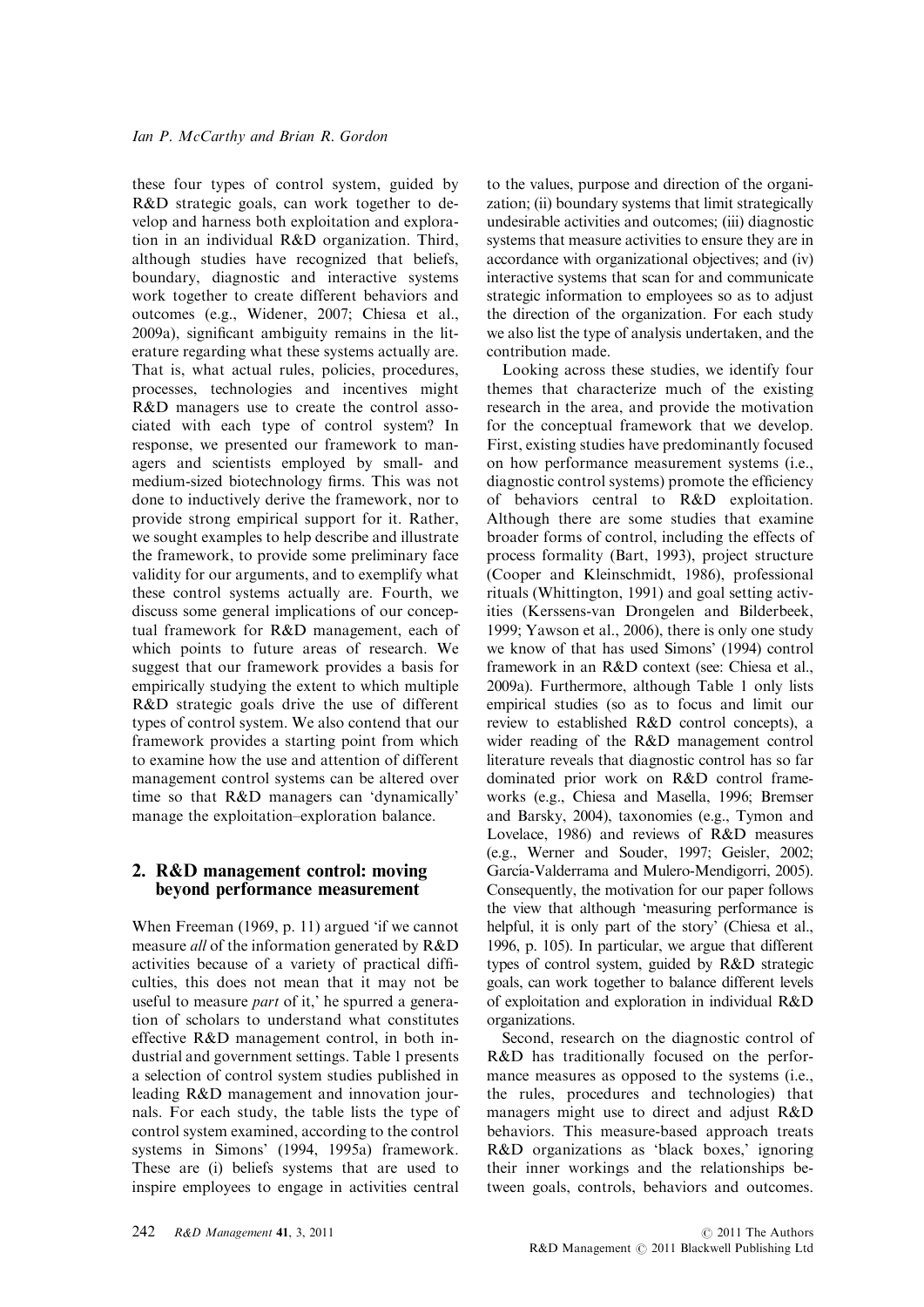| Article                                               | Control<br>systems<br>examined                      | Empirical analysis                                                                                                                          | Findings                                                                                                                                                                          |
|-------------------------------------------------------|-----------------------------------------------------|---------------------------------------------------------------------------------------------------------------------------------------------|-----------------------------------------------------------------------------------------------------------------------------------------------------------------------------------|
| Schainblatt<br>(1982)                                 | Diagnostic                                          | Literature and company survey that<br>compared the use of R&D<br>productivity measurement systems                                           | Systems should differ according to<br>research activities and development<br>activities, and overall R&D goals                                                                    |
| Martin and<br>Irvine $(1983)$                         | Diagnostic                                          | Measures for allocating funds to<br>scientific research institutes                                                                          | A system of indicators for assessing<br>scientific research progress                                                                                                              |
| Cooper and<br>Kleinschmidt<br>(1986)                  | Diagnostic;<br>boundary                             | How variations in the structure and<br>stages of the new product<br>development process influence<br>innovation outcomes                    | A model that explains how control<br>efficiency and control reliability<br>influence project outcomes                                                                             |
| Cordero<br>(1990)                                     | Diagnostic                                          | A study the links between firm level<br>R&D investments, productivity and<br>reward allocation                                              | A model that combines technical and<br>commercial performance and<br>specifies how measures vary<br>according to organizational levels<br>and process stages                      |
| Whittington<br>(1991)                                 | Boundary                                            | A study of in-house and independent<br>R&D organizations and three types<br>of structural control: market,<br>hierarchical and professional | R&D organizations with market<br>control are more productive than<br>those with hierarchical and<br>professional control                                                          |
| Bart (1993)                                           | Diagnostic;<br>boundary;<br>interactive             | Interviews with R&D managers in<br>large companies on the tightness or<br>formality of their control systems                                | The importance of balancing formal<br>and informal controls, in line with<br>R&D goals                                                                                            |
| Hauser and<br>Zettelmeyer<br>(1997)                   | Diagnostic                                          | Interviews with CEOs, CTOs and<br>researchers at ten research-intensive<br>organizations on the use of<br>performance measures              | Effective measures depend upon the<br>goals and research intensity of the<br>R&D and engineering activity                                                                         |
| McGrath and<br>Romeri (1994)                          | Diagnostic                                          | Determining R&D effectiveness in<br>electronics companies by assessing<br>investment versus new product<br>performance                      | Firms with a high R&D effectiveness<br>index are more productive, reliable<br>and innovative                                                                                      |
| Kerssens-van<br>Drongelen and<br>Cook (1997)          | Diagnostic                                          | Literature review, company survey<br>and in-depth interviews to assess use<br>of R&D measures and system design<br>principles               | Outlines the importance of<br>contingency factors and specifies<br>control system requirements and<br>design parameters                                                           |
| Werner and<br>Souder (1997)                           | Diagnostic                                          | Survey to understand measurement<br>philosophy and perceived usefulness<br>of measurement                                                   | Control system design is dependent<br>on control aims, type of R&D<br>activity, data availability and cost                                                                        |
| Kerssens-van<br>Drongelen and<br>Bilderbeek<br>(1999) | Diagnostic;<br>beliefs                              | Survey of performance measurement<br>practices and effectiveness                                                                            | Explores the importance of<br>contingency factors and highlights<br>the importance of feedback and feed-<br>forward control                                                       |
| Godener and<br>Söderquist<br>(2004)                   | Diagnostic                                          | Use and impact of performance<br>measurement on decision-making<br>and operations                                                           | Using performance results will<br>improve R&D relevance and<br>coherence, decision-making and<br>employee motivation                                                              |
| Karlsson et al.<br>(2004)                             | Diagnostic                                          | Case study that examines product<br>and process development                                                                                 | Systems should be designed to suit<br>type of R&D activity, control needs<br>and strategic goals                                                                                  |
| Yawson et al.<br>(2006)                               | Diagnostic;<br>beliefs                              | Case study that examines balanced-<br>score card use in a research institute                                                                | Systems can align measurement with<br>strategic objectives and address<br>capability and utilization issues                                                                       |
| Chiesa et al.<br>(2009a)                              | Diagnostic;<br>beliefs;<br>interactive;<br>boundary | Case studies that examine how these<br>systems are employed in different<br>phases of the radical innovation<br>process                     | Beliefs and interactive systems are<br>more prominent in the early stages of<br>the process, while diagnostic systems<br>are more prominent in the later stages<br>of the process |

Table 1. Review of empirical studies within the  $R\&D$  management control literature

By focusing on the different types of control system used, and collecting data from managers and scientists in biotechnology firms, we aim to provide examples of these systems. This follows other studies of R&D control that focused on the actual systems used (e.g., Szakonyi, 1995; Chiesa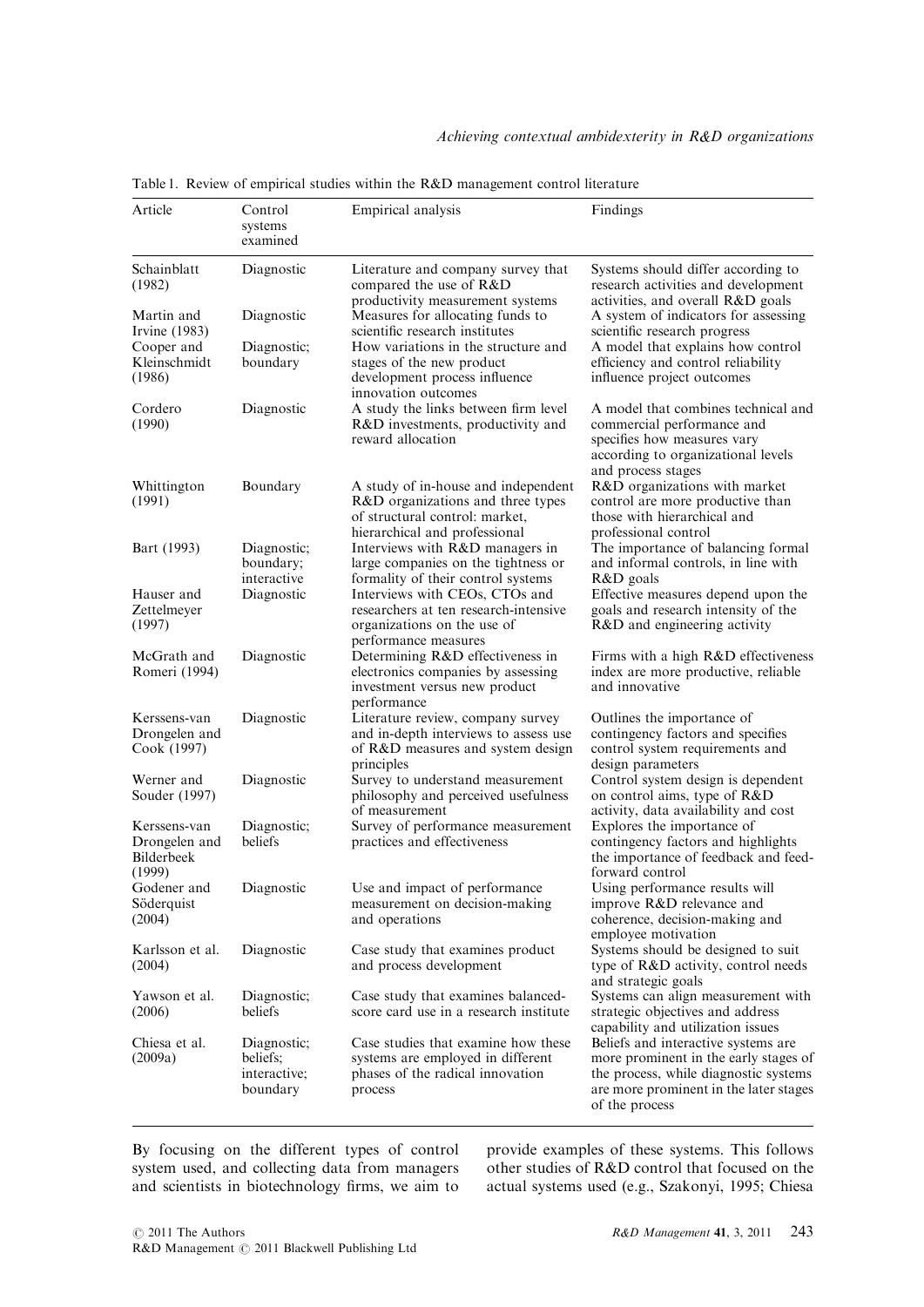et al., 1996) and emphasized that control is about more than choosing a set of metrics (Kerssens-van Drongelen and Cook, 1997; Kerssens-van Drongelen and Bilderbeek, 1999).

Third, by definition, research on the diagnostic control of R&D tends to highlight what we call a specific 'control orientation.' This is the extent to which individuals and teams conceive and undertake control in an ex post (after-the-event) or ex ante (before-the-event) manner. Prior research on R&D control has tended to focus on the 'feedback control orientation,' which is when afterthe-event information (e.g., errors, failures and other unsatisfactory organizational outcomes) is used to direct and adjust organizational behaviors. This feedback control orientation is central to exploitation as it promotes single-loop learning and the continuous refinement of organizational practices and capabilities (Argyris and Schön, 1978; Kerssens-van Drongelen and Bilderbeek, 1999). In contrast, a 'feed-forward control orientation' involves seeking and receiving before-theevent information about future trends, events and their effects (e.g., changes in regulations, competition and demand). This information is used to adjust organizational behaviors so as to prevent unacceptable outcomes from occurring. It is a control orientation that energizes the exploration and double-loop learning needed for individuals and organizations to radically rethink and alter their existing capabilities (Argyris and Schön, 1978; Kerssens-van Drongelen and Bilderbeek, 1999). Using our conceptual framework, we explain how different types of control system work together to generate both feedback and feedforward control orientations, which together provide informational stimuli to induce the behaviors necessary for contextual ambidexterity.

Fourth, it is clear from the studies listed in Table 1 that the effectiveness of R&D control is contingent on a number factors, one of the most prominent of which is the R&D goals of the organization (see: Schainblatt, 1982; Bart, 1993; Chiesa et al., 2009b). Thus, in the next section of our paper we describe how four R&D goals – growth, innovation, reliability and efficiency – relate to and drive the use of control systems and the attainment of R&D ambidexterity.

# 3. A management control framework for R&D contextual ambidexterity

In this section of our paper we develop our conceptual framework. We synthesize management control ideas and advances from the fields of accounting and strategic management, and apply these to the domain of R&D control. In particular, we explain how the use of the four types of control system proposed by Simons (1994), guided by different R&D strategic goals, can be used to induce and balance the exploitation and exploration behaviors, and the feedback and feed-forward control orientations necessary for attaining contextual ambidexterity.

# 3.1. Simons' levers of control

In the fields of accounting and strategic management, researchers have argued that management control involves using a number of different, but inter-related types of system (Ouchi, 1979; Otley, 1980; Eisenhardt, 1985; Marginson, 2002; Turner and Makhija, 2006). To explain how control systems can vary and function, Simons (1994) proposed an influential framework of management control built around what he termed the 'four levers of control' – beliefs systems, boundary systems, diagnostic systems and interactive systems. Collectively these four types of control system represent the policies, procedures and technologies that influence the cultural norms, behaviors and outcomes of individuals and groups. Each type of control system has unique effects but, importantly, they also work in conjunction with one another to manage 'the inherent tensions between (1) unlimited opportunity and limited attention, (2) intended and emergent strategy and (3) self-interest and the desire to contribute' (Simons, 1995a, p. 28). We place Simons' (1994) four types of control system as the central element in our conceptual framework (see Figure 1), and argue that R&D managers, guided by R&D strategic objectives, can use Simons' control systems to shape the organizational conditions necessary for contextual ambidexterity. We now discuss each type of control system in more detail.

Beliefs systems are 'the explicit set of organizational definitions that senior managers communicate formally and reinforce systematically to provide basic values, purpose and direction for the organization' (Simons, 1995a, p. 34). They help ensure that the attitudes and behaviors of individuals are aligned with the R&D strategic goals and the scientific principles that underpin the R&D organization. They provide the 'positive energy' necessary for exploration (Simons, 1995a), and the strategic coherence necessary for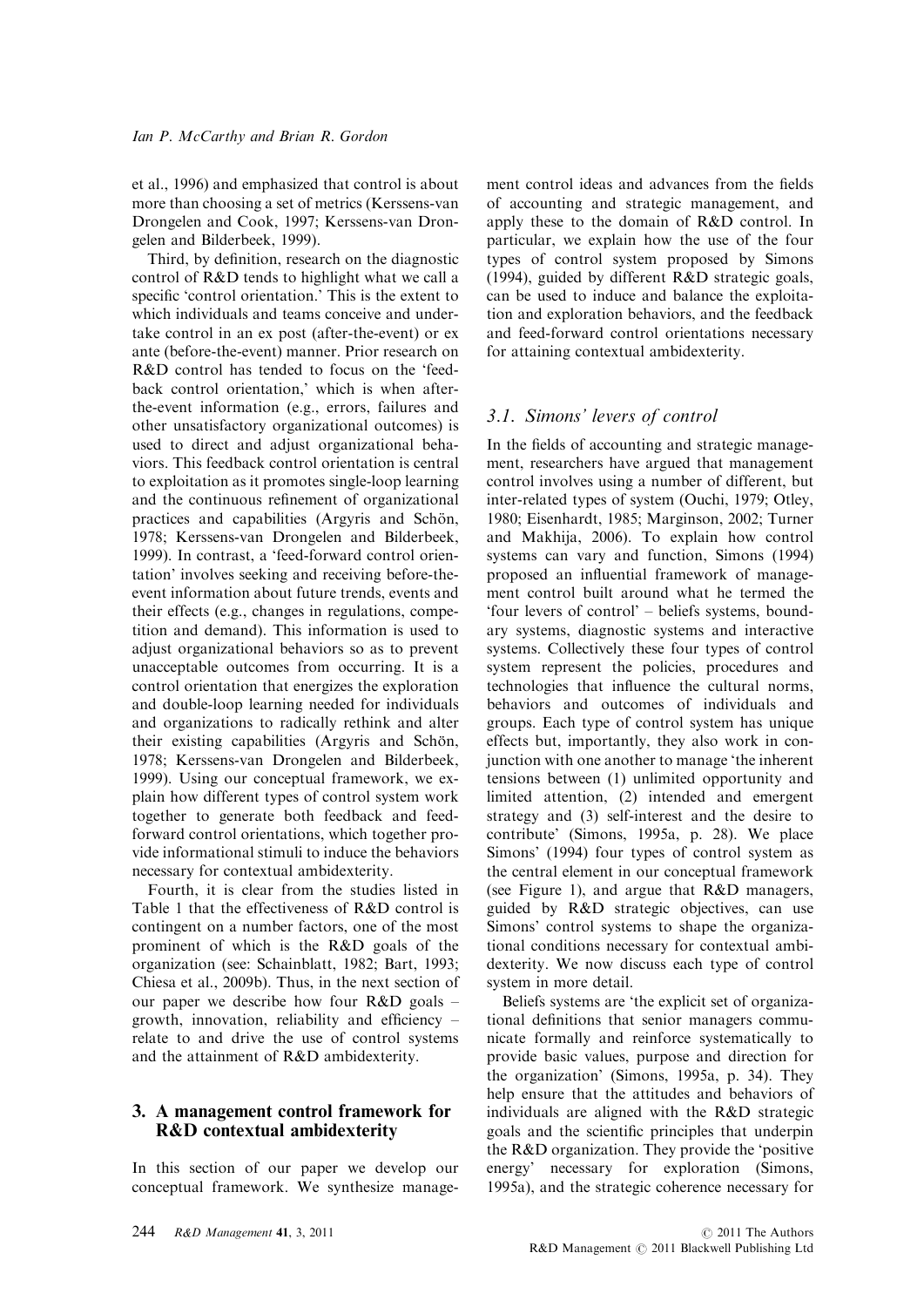

Achieving contextual ambidexterity in R&D organizations

Figure 1. Relationships between R&D strategic goals, control system type and R&D contextual ambidexterity.

R&D employees to search for new knowledge and opportunities in an autonomous, but focused manner.

Interactive systems enable 'top-level managers to focus on strategic uncertainties, to learn about threats and opportunities as competitive conditions change, and to respond proactively' (Simons, 1995b, p. 81). These systems are used by R&D managers to scan, 'explore' and acquire information about events and trends in their organization's external environment (Daft and Weick, 1984). They also include the communication processes that R&D managers use for instigating debate with colleagues about the future of the organization. Intra-organizational networks (Swan et al., 1999), information technology (Alavi and Leidner, 2001) and group based processes such as brainstorming and sand-pit events (Cummings, 2004), are all example of interactive systems that managers can use to engage in exploration and knowledge sharing.

Boundary systems delineate 'the acceptable domain of strategic activity for organizational participants' (Simons, 1995a, p. 39). These are

the systems that define and enforce the limits beyond which employees must not stray. This demarcation role of boundary systems helps prevent R&D organizations from over-exploring and becoming too stretched. Thus, boundary systems are central to reliability-based exploitation behaviors, in that they 'transform unbounded opportunity space into a focused domain that organizational participants can be encouraged to exploit' (Simons, 1995a, p. 41).

Diagnostic systems are the 'feedback systems used to monitor organizational outcomes and correct deviations from preset standards of performance' (Simons, 1994, p. 170). If non-conformance is identified this can prompt changes in organizational activities and in the other types of control system, to adjust what is done and how it is done. As highlighted by our review of the R&D control literature, diagnostic systems tend to focus on measuring tangible and exploitation activities, which in turn motivate R&D employees to be productive and efficient. Consequently, strong diagnostic systems, if used in conjunction with weak or inappropriate boundary and beliefs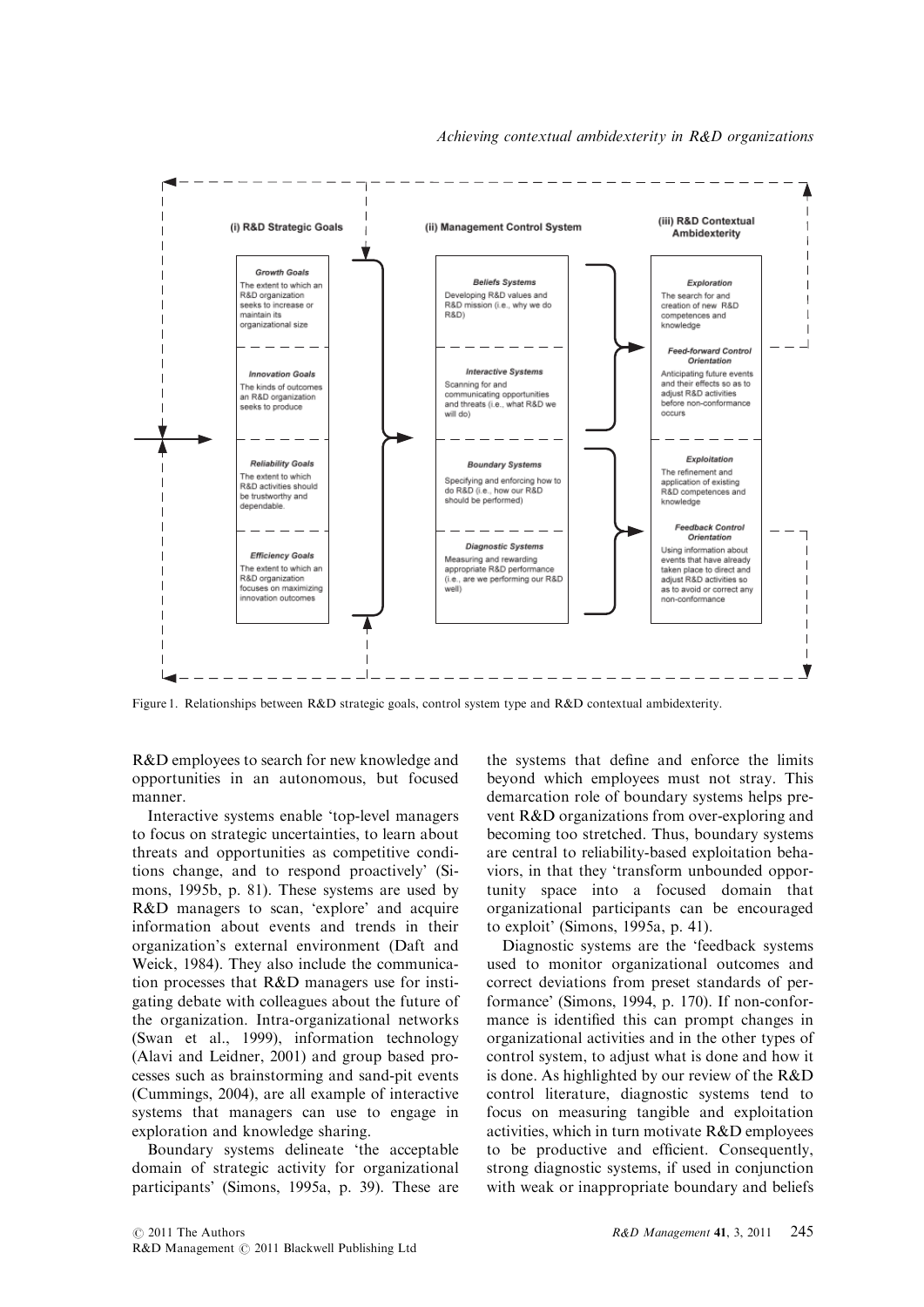systems, can promote the 'what you measure, is what you get' phenomenon, which can sometimes lead to unintended and undesirable consequences.

# 3.2. R&D strategic goals

One of the earliest definitions of a management control system describes it as a collection of systems that managers use to 'ensure that resources are obtained and used effectively and efficiently in the accomplishment of the organisation's objectives' (Anthony, 1965, p. 17). Similarly, R&D management scholars have argued that for an R&D management control system to be effective it should be aligned with the R&D strategic goals of the organization (Schainblatt, 1982; Bart, 1993; Chiesa et al., 2009b).

We define R&D strategic goals as statements that motivate R&D organizations to attain a level of proficiency in a specific R&D capability. In terms of what these goals might be, we follow studies that emphasize the importance of R&D goals to control system design and use (Schainblatt, 1982; Bart, 1993; Karlsson et al., 2004; Chiesa et al., 2008). Together these studies suggest that R&D goals can vary in terms of how they specify different types of research activity (i.e., basic research, applied research, and development), innovation activity and outputs (i.e., incremental and radical), so as to support the overriding business strategy and rules of competition governing the R&D organization. The four R&D strategic goals we use – growth, innovation, reliability and efficiency – are distilled from these principles, and from the notion that each of the control systems proposed by Simons (1994, 1995a) is individually oriented toward one of these strategic goals. This is indicated by the goal-control linkages in Figure 1: growth-beliefs, innovation-interactive, reliability-boundary and efficiency-diagnostic. These relationships are not exclusive, however, and this is indicated by the single arrowed line that broadly connects all of the R&D strategic goals with all of the control system types.

We define R&D growth goals as the extent to which an R&D organization seeks to increase or maintain its organizational size (e.g., number of employees, R&D capacity and R&D outputs). They indicate the degree to which an R&D organization is concerned with developing its innovative capacity by increasing its project portfolios, the number of R&D employees and other related resources (Addison et al., 1976). This is

consistent with Simons' (1995a) claim that managers will use beliefs systems to inspire employees to overcome organizational inertia and grow (i.e., build), or alternatively to focus, be persistent and complete existing projects (i.e., harvest). Consequently, we suggest that the nature and use of beliefs system in an R&D organization will be linked to its growth goal.

Innovation goals define the kinds of outcomes that R&D organizations seek to produce. At the most general level, this involves specifying the velocity, magnitude and application range of technological change (McCarthy et al., 2010). In an effort to be parsimonious, we focus only on the magnitude of change in a technology's capability, and the degree of benefit it brings to the market (Wheelwright and Clark, 1992; Maine and Garnsey, 2006). As recently argued by Chiesa et al. (2009a, p. 419), such innovation differences significantly influence 'the adoption of specific managerial approaches, organizational solutions and operative instruments,' i.e., the design and use of appropriate control systems. Furthermore, it is argued, as interactive control systems promote exploration and learning they are more prominent in the early stages of the radical innovation process (Chiesa et al., 2009a). On this basis, we suggest that R&D organizations in pursuit of radical innovation goals would benefit from greater use of interactive control systems; conversely, R&D organizations in pursuit of more incremental innovation goals would require less use of interactive control systems.

Reliability goals indicate the extent to which the activities of R&D organizations should be trustworthy and dependable (Kiella and Golhar, 1997). This type of goal has become important, with R&D organizations increasingly undertaking quality improvement programs. Reliability goals determine the extent to which an R&D organization should be proficient at reaching project milestones on time (Cooke-Davies and Arzymanow, 2003), and the propensity of the organization to engage in post-project assessments that promote organizational learning (von Zedtwitz, 2002). As these activities involve adhering to acceptable R&D domains and practices, we suggest that the degree to which the R&D organization desires high levels of reliability, will determine the extent to which boundary systems are used to 'establish explicit limits and rules which must be respected' (Simons, 1994, p. 170).

Efficiency goals define the extent to which an R&D organization focuses on using its resources to maximize the production of innovations. As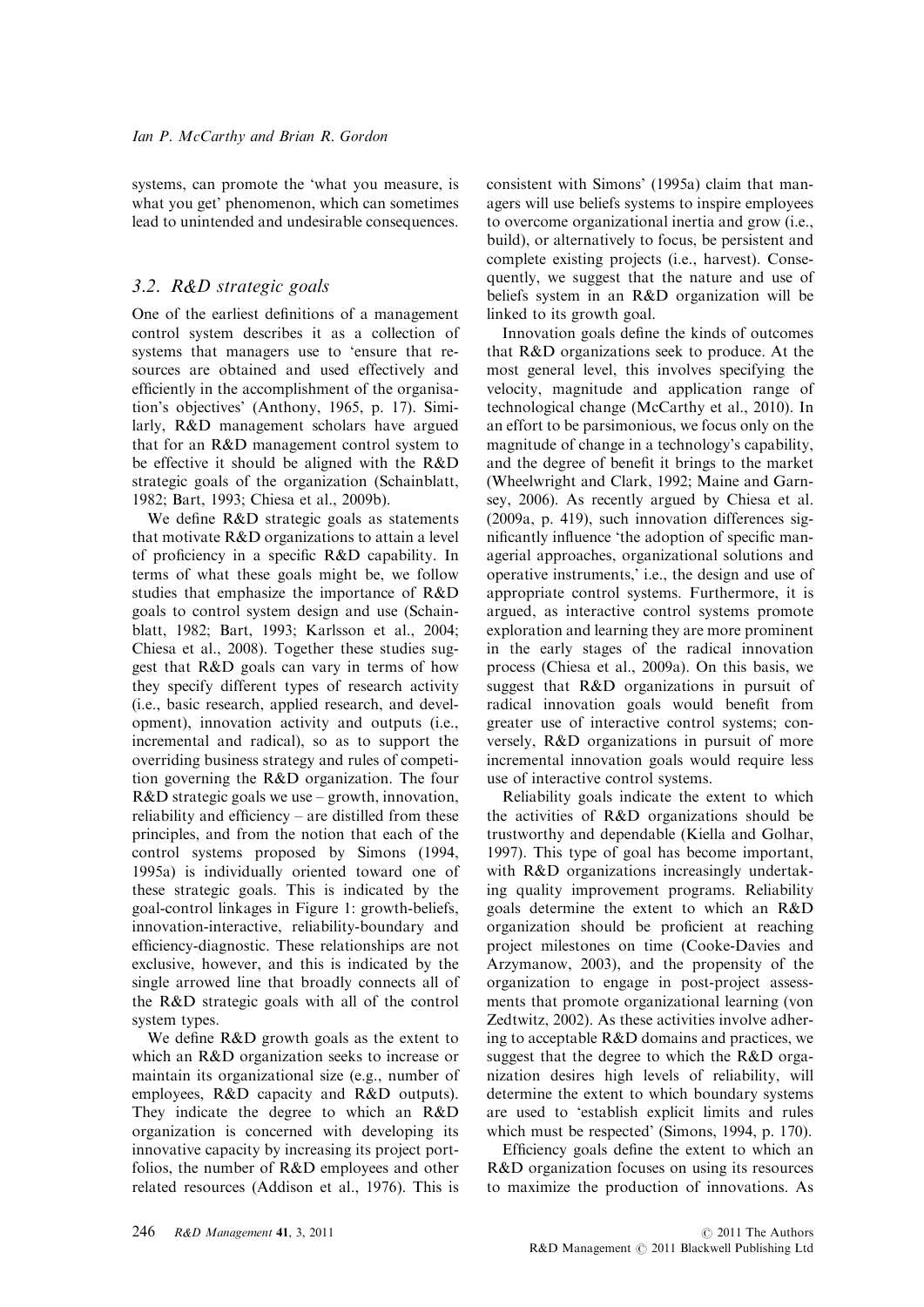discussed in our review of the R&D control literature, this particular goal has captured the attention of managers and scholars who have focused on performance measurement systems and exploitation-related criteria such as R&D productivity. Consequently, the attainment of this goal is closely linked to diagnostic control systems that establish targets, and measure activities and outcomes to help ensure that the other R&D strategic goals are being achieved efficiently.

# 3.3. R&D contextual ambidexterity

We define R&D contextual ambidexterity as the ability to attain appropriate levels of exploitation and exploration behaviors in the same R&D organizational unit. The right-hand element of our framework indicates how the four control systems combine to produce the behaviors and control orientations necessary for this ability. We suggest that beliefs systems and interactive systems jointly produce exploration and a feed-forward control orientation. Beliefs systems provide 'momentum and guidance for opportunity-seeking behaviors,' and interactive systems 'focus organizational attention on strategic uncertainties and thereby provoke the emergence of initiatives and strategies' (Simons, 1994, p. 172). Together these two types of control system promote prospecting, experimentation and sense-making; all of these are not only central to exploration, but also promote a feed-forward control orientation for anticipating future events and their effects. Thus, beliefs systems and interactive systems underlie the proactive scanning and planning behaviors essential for determining when and how R&D activities should be modified.

Our framework also suggests that the exploitation aspect of R&D contextual ambidexterity is linked to the joint use and effects of diagnostic and boundary systems. Boundary systems permit discovery and learning, but within clearly defined limits of freedom. Diagnostic systems monitor R&D activities and outputs, and use this after-the-event information to reward conformance, or to modify processes and systems to correct non-conformance. Diagnostic systems measure activities and outputs so that R&D managers know when things are going well, or are going wrong. This creates a context for making informed decisions about resource allocation and process redesign. Thus, together diagnostic and boundary systems induce exploitation as employees are directed and rewarded to refine and apply existing knowledge and competences.

# 4. Framework illustration: the case of biotechnology firms

In this section, we present data to exemplify the elements of our framework in terms of what they are (i.e., the actual goals, systems and behaviors), and what they do (i.e., their effect on other elements of the framework and on an R&D organization). These data are used to illustrate the framework, and make it more connected to R&D reality. Similar approaches have been used to illustrate conceptual frameworks dealing with R&D performance measurement systems (Chiesa et al., 2008), user innovation (Berthon et al., 2007) and external technology commercialization (Bianchi et al., 2009).

# 4.1. Setting and methodology

We focused on biotechnology firms, defined broadly as those firms that undertake life-science research to develop therapeutic products, medical devices or biotechnology related services. Biotechnology firms are particularly appropriate for illustrating our framework, for several reasons. First, they are often considered to be a prototypical example of an R&D organization. Second, even though researchers have argued that the long-term success of these firms depends on continued exploration (e.g., discovery, product formulation and preclinical trials), and effective exploitation (e.g., clinical trials and the new drug application stage) (McNamara and Baden-Fuller, 1999, 2007), we know relatively little about how this R&D ambidexterity can be attained. Third, the exploitation and exploration activities of these firms are significantly intertwined with each other. This means that biotechnology firms are suited to contextual ambidexterity, because it is problematic to structurally separate these intertwined activities. This is especially the case for small- and medium-sized biotechnology firms as their organizational size limits any major and viable separation of resources. Lastly, by focusing only on biotechnology firms, our data are bounded, helping to provide a focused illustration of the elements of our framework.

To collect the data, we took advantage of a biotechnology management education program, led by one of the authors of this paper. The learning nature of this university-industry program was useful for our research, as it provided respondents with the opportunity and environment to reflect, analyze and discuss the control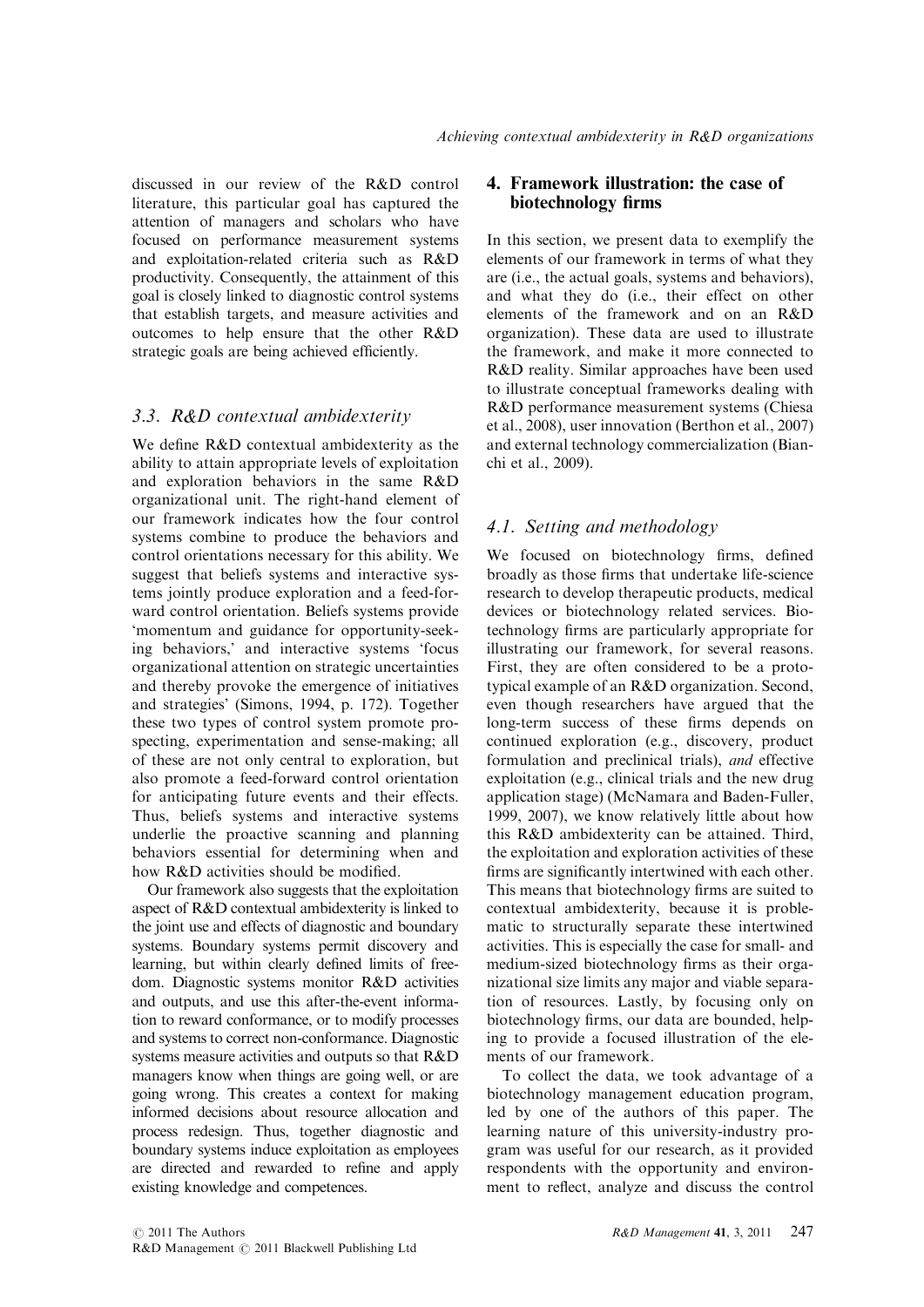#### Ian P. McCarthy and Brian R. Gordon

| $Firm*$ | Area of biotechnology                              | Age of<br>firm (years) | No. of<br>employees | Role of respondents                          |
|---------|----------------------------------------------------|------------------------|---------------------|----------------------------------------------|
| Firm A  | Research testing services                          | 15                     | 35                  | Chief Executive Officer,<br>Project Manager  |
| Firm B  | Research testing services                          | 29                     | 175                 | Analytical Chemist                           |
| Firm C  | Research testing services                          | 40                     | 51                  | Chief Executive Officer                      |
| Firm D  | Research modeling services                         | 10                     | 38                  | Senior Technologist                          |
| Firm E  | Research modeling services                         | 5                      | 48                  | Research Scientist -<br>microbiology         |
| Firm F  | Research modeling and testing services             | 18                     | 62                  | Account Manager                              |
| Firm G  | Research modeling and testing services             | 7                      | 32                  | Project Manager                              |
| Firm H  | Research modeling and testing services             | 23                     | 134                 | Account Manager                              |
| Firm I  | Discovery and development of medical<br>devices    | 17                     | 284                 | <b>Business Development</b><br>Manager       |
| Firm J  | Discovery and development of the rapeutic<br>drugs | 28                     | 120                 | Research Scientist -<br>toxicology           |
| Firm K  | Discovery and development of the rapeutic<br>drugs | 6                      | 50                  | Quality Assurance Manager,<br>Senior Chemist |
| Firm L  | Discovery and development of the rapeutic<br>drugs | 8                      | 70                  | Senior Research Associate                    |
| Firm M  | Discovery and development of the rapeutic<br>drugs | 17                     | 201                 | R&D Technologist, Project<br>Manager         |
| Firm N  | Discovery and development of the rapeutic<br>drugs | 14                     | 59                  | Senior Research Associate                    |
| Firm O  | Discovery and development of the rapeutic<br>drugs | 14                     | 67                  | Research Scientist – oncology                |

Table 2. Companies and Respondents

\*Pseudonyms and basic descriptions of the area of biotechnology areas are used to protect the anonymity of firms and respondents.

systems within their firms. From 2006 to 2008 we collected data from over 40 senior managers and scientists, from 15 different biotechnology firms whose organizational size ranged from 35 to 284 employees (see Table 2). With this number of firms, we did not seek to develop rich case studies for inductive theory building, or to provide strong empirical support for our framework. Instead, we sought multiple sources of data to help describe and tentatively validate the elements and logic of our framework.

All of the firms were located in Western Canada, and undertook biotechnology related R&D. Approximately half of the sample, Firms A–H, were research service organizations that undertook R&D activities to develop their portfolio of testing and modeling services for drug development and healthcare organizations. The other half of our sample, Firms I–O, were involved primarily in the discovery and development of drugs or medical devices. All 15 firms were at least three years old and employed more than 10 people, ensuring that they were likely to employ some form of formal management control system (Davila and Foster, 2007).

Given our illustrative aims, the data collection began by presenting our conceptual framework (Figure 1) to groups of between five and 10 respondents. During these presentations, each element of the framework was defined and explained. This was followed by a discussion to further clarify the function and scope of each element of the framework. Next, we collected data from individual respondents using a semi-structured interview. Respondents were first asked to confirm that their firms had an active R&D capability, and to provide the following background information about their firms: age, size in terms of employee numbers and the area of biotechnology the firm focused on. The respondents were then asked to comment on the validity of the logic of the framework in general terms, and to consider the extent to which their firms focus on and use the different types of control system. This latter point required the respondents to reflect on the number of people, rules and processes associated with each type of system. Next, the respondents were asked to give examples of how each element of the framework exists, and to exemplify links between the different elements of the framework (see Table 3).<sup>1</sup> The aim was to elicit actual examples of the goals, the control systems and the associated behaviors and control orientations. The final stage of data collection involved a number of follow-up interviews, where respondents were contacted to either seek further information or to clarify aspects of their answers.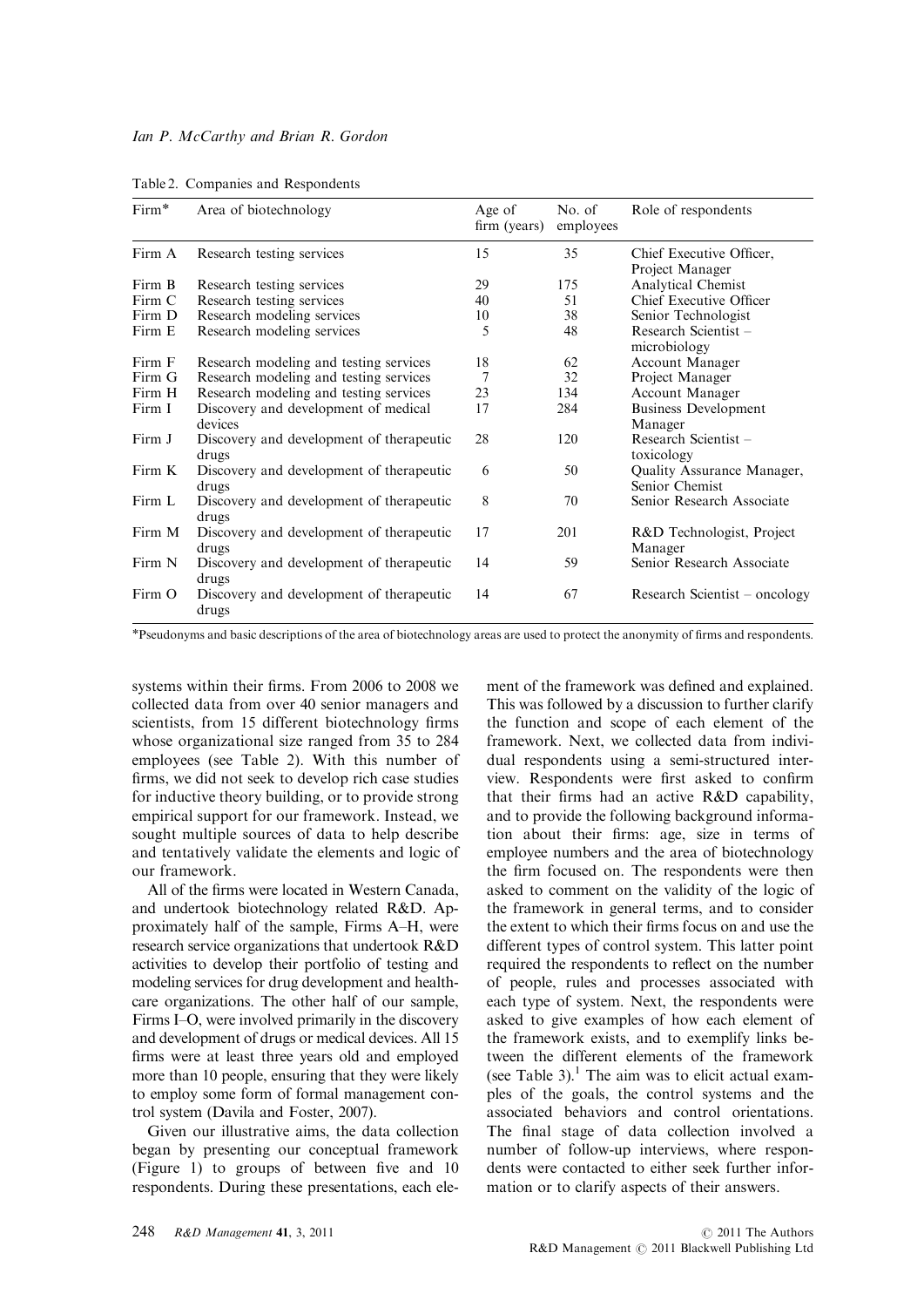|  | Table 3. Illustration of Model Elements |  |  |
|--|-----------------------------------------|--|--|
|--|-----------------------------------------|--|--|

| Model elements                                                                                                            | Representative and abbreviated answers*                                                                                                                                                                                                                                                                                                                                                                                                                                                                                                                                                                                                                                                                                                                                                                                                                                                                                             |
|---------------------------------------------------------------------------------------------------------------------------|-------------------------------------------------------------------------------------------------------------------------------------------------------------------------------------------------------------------------------------------------------------------------------------------------------------------------------------------------------------------------------------------------------------------------------------------------------------------------------------------------------------------------------------------------------------------------------------------------------------------------------------------------------------------------------------------------------------------------------------------------------------------------------------------------------------------------------------------------------------------------------------------------------------------------------------|
| R&D strategic goals<br>Define what the goals<br>mean to your firm?                                                        | Growth: We are trying to survive and grow; and so we are totally focused on securing<br>the next round of investment. We need the money to keep existing people, to recruit new<br>people and buy more equipment (Firm K). When we started out we hoped to build a<br>company big enough to develop multiple drugs on its own, instead, we explored<br>alliances and are finalizing a deal to license the technology (Firm L). Unlike most<br>biotech start-ups, we are a service business that must produce a return on investment<br>$now$ (Firm B)                                                                                                                                                                                                                                                                                                                                                                               |
|                                                                                                                           | <i>Innovation</i> : We are in the process of getting new approvals for our products, both in<br>terms of serving new regional markets and in terms of new applications for our existing<br>products. We are trying to better target the drugs we have (Firm I). We have this<br>technology, which if it works out, will completely transform the value chain for this<br>testing service (Firm C)<br><i>Reliability:</i> In this industry we succeed and fail on the quality of our data. If we are not<br>scientifically valid at every stage of the process; then our products will not get approved<br>(Firm O). If we are not reliable we will soon be out of business (Firm G)<br><i>Efficiency</i> : This is a major driver for us. Our testing services are up against existing rival                                                                                                                                        |
| Describe how each type of<br>goal relates to each type<br>of control system?                                              | services that are continuously improving. If our R&D does not deliver desirable<br>enhancements to the tests and models we offer, then in the long run we won't be able to<br>compete (Firm D). While return on investment is important, we only worry about<br>efficiency when the money starts to run out (Firm J)<br>Growth and beliefs systems: Originally we were a local company servicing local biotech<br>firms; now we are trying to access global markets and work with partners around the<br>world, and this is clearly reflected in our mission statement and core values. (Firm F).                                                                                                                                                                                                                                                                                                                                   |
|                                                                                                                           | We have grown so we have different types of stakeholders whose interests are<br>communicated to us (Firm H)<br>Innovation and interactive systems: A few years back the CEO started organizing<br>company retreats, where we think about how the organization is evolving $-$ what it<br>might become (Firms J). From an R&D basis we deliver monthly presentations to the<br>chief technology officer so that he knows what we are coming up with (Firm E)<br>Reliability and boundary systems: The trustworthiness of our research is so important<br>that we strongly adhere to good laboratory practice (GLP) (Firm A). Archiving and<br>peer review are common systems in our industry for facilitating boundary-like control<br>in labs (Firm M)                                                                                                                                                                              |
|                                                                                                                           | Efficiency and diagnostic systems: Our financial officer monitors and measures our cash<br>burn rate (Firm E). Our project managers monitor progress each week in terms of the<br>number of tests, and the quantity of data produced and recorded (Firm K)                                                                                                                                                                                                                                                                                                                                                                                                                                                                                                                                                                                                                                                                          |
| Management control systems                                                                                                |                                                                                                                                                                                                                                                                                                                                                                                                                                                                                                                                                                                                                                                                                                                                                                                                                                                                                                                                     |
| Provide examples of the<br>rules, processes and<br>technologies that your<br>firm has for each type of<br>control system? | <i>Beliefs</i> : Our mission statement is everywhere $-$ it reminds everyone that we aspire to be a<br>sustainable business and not just a collection of research projects (Firm N). On the walls<br>of our labs are framed posters of famous scientists along with motivational messages<br>that encourage us to try and make a difference (Firm I). Like the university recruitment<br>process each member of my team gets to meet with potential new hires to suss out how<br>well they would fit in (Firm D)                                                                                                                                                                                                                                                                                                                                                                                                                    |
|                                                                                                                           | Interactive: We use crude technology road-mapping exercises to forecast and<br>communicate technological developments (Firm C). This involves two types of activity.<br>First, our senior scientists and business development managers produce reports that<br>detail relevant trends for our industry. Second, we have strategic planning sessions<br>where we report this information to employees and develop action plans and allocate<br>resources (Firm M). A bit like 3M and Google we are allowed to allocate a percentage<br>of our time to work on pet projects (Firm F)<br>Boundary: Code of Conduct and standard operating procedures (All Firms); employees<br>can call an independent whistle-blowing hotline (Firm H). We adhere to a host of<br>regulatory constraints regarding the disposal of waste and handling of radioactive<br>material (Firm M). The tests, inspections and audits conducted by our quality |
|                                                                                                                           | assurance department, as well as adhering to industry procedures and guidelines e.g.,<br>International Laboratory Accreditation Cooperation (Firm B). The FDA requires us to<br>develop and maintain risk management systems to ensure that the benefits of our<br>product outweigh the risks (Firm N). All scientific laboratories must enforce laboratory<br>dress codes (e.g., no shorts, no skirts, no sandals and no open-toed shoes) for safety and<br>reliability reasons (Firm A)                                                                                                                                                                                                                                                                                                                                                                                                                                           |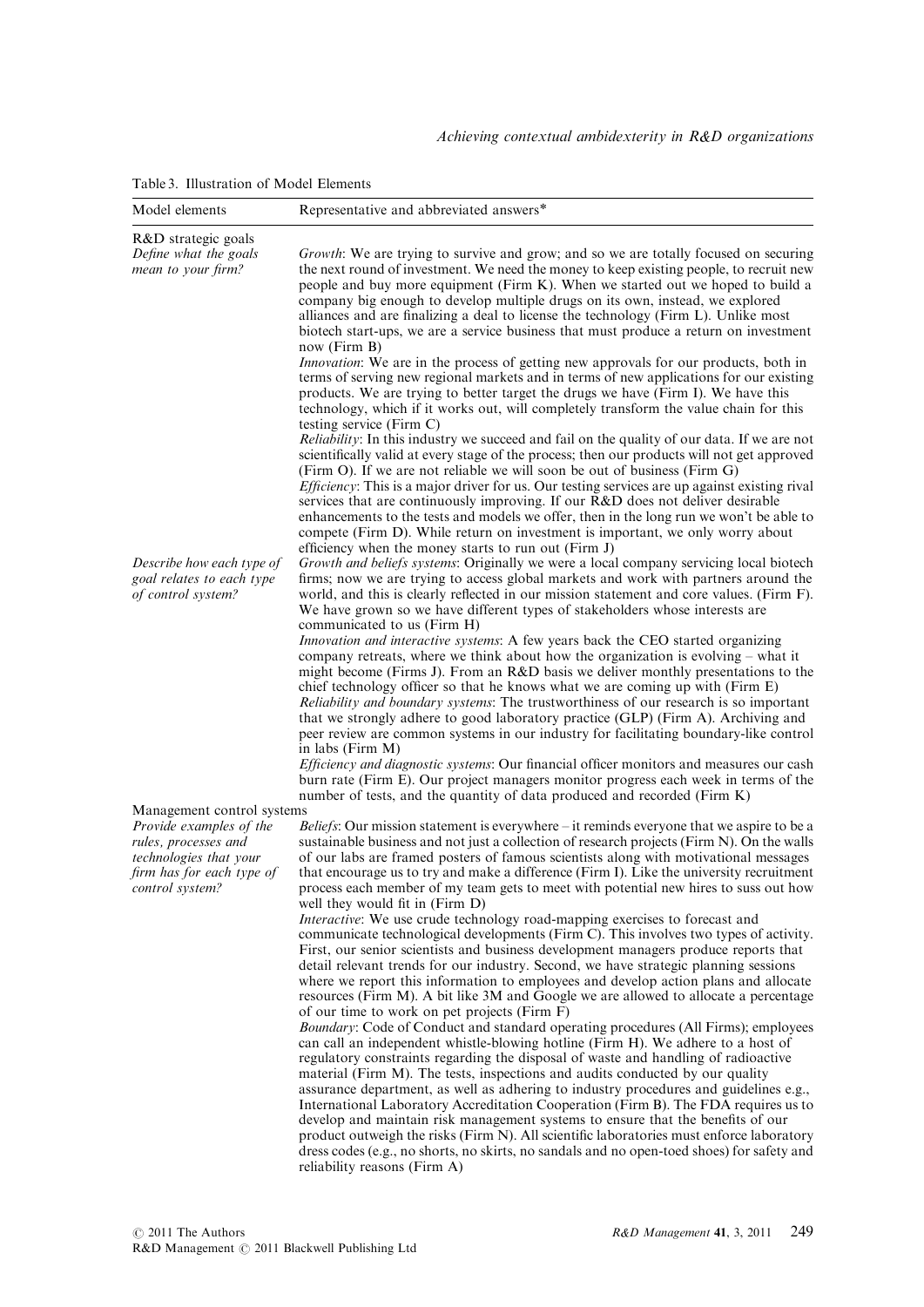| Table 3. (Contd.) |
|-------------------|
|-------------------|

| Model elements                                                                                                                                       | Representative and abbreviated answers*                                                                                                                                                                                                                                                                                                                                                                                                                                                                                                                                                                                                                                                                                                                                                                                                                                                                                                                                                                                                                                                                                                                                                                                                                                                                         |
|------------------------------------------------------------------------------------------------------------------------------------------------------|-----------------------------------------------------------------------------------------------------------------------------------------------------------------------------------------------------------------------------------------------------------------------------------------------------------------------------------------------------------------------------------------------------------------------------------------------------------------------------------------------------------------------------------------------------------------------------------------------------------------------------------------------------------------------------------------------------------------------------------------------------------------------------------------------------------------------------------------------------------------------------------------------------------------------------------------------------------------------------------------------------------------------------------------------------------------------------------------------------------------------------------------------------------------------------------------------------------------------------------------------------------------------------------------------------------------|
|                                                                                                                                                      | <i>Diagnostic</i> : Individual scientists have specific objectives, which relate to project<br>milestones that keep the investors happy (Firm K). These are the systems that measure<br>how much work individuals do e.g., tests per day (Firm L). Employee awards would<br>constitute this form of control (Firm G). For our R&D we have budgets and budgetary<br>controls; these dictate who does what and what gets done (Firm F)                                                                                                                                                                                                                                                                                                                                                                                                                                                                                                                                                                                                                                                                                                                                                                                                                                                                            |
| R&D contextual ambidexterity                                                                                                                         |                                                                                                                                                                                                                                                                                                                                                                                                                                                                                                                                                                                                                                                                                                                                                                                                                                                                                                                                                                                                                                                                                                                                                                                                                                                                                                                 |
| Describe how the<br>different types of control<br>system work together to<br>generate the exploitation<br>and exploration behaviors<br>in your firm? | <i>Exploration (beliefs and interactive)</i> : Some of the biggest successes in our industry have<br>involved companies changing direction with only 6 months of operating cash left. To do<br>this required beliefs and interactive systems capable of helping management to first spot<br>the opportunity and then to steer the company in a new direction (Firm O). Our beliefs<br>systems direct what we do and why we do it, while our interactive systems provide the<br>freedom and mechanisms to rethink what we do and what we do it (Firm B)<br><i>Exploitation (diagnostic and boundary)</i> : First and foremost we are a service company,<br>and we view innovation and learning as necessary but costly and hard to justify. As a<br>consequence our control systems focus on improving project efficiency and optimizing<br>revenues from existing assets (Firm H). Our boundary and diagnostic systems help us to<br>reassess risk and revise the go/no go guidelines for research activities (Firm O). I feel<br>that the whole drug development process, with all its checks and regulations, creates a<br>high level of consumer protection but also a risk averse product development culture                                                                                               |
| Describe how the<br>different types of control<br>system involve a feedback<br>$and/or a feed-forward$<br>control orientations in<br>your firm?      | (Firm N).<br>Feed-forward control orientation (beliefs and interactive): I would say these systems are<br>much more open and intangible in nature – they have to be – because we use them to try<br>to make sense of all uncertainty in our industry (Firm I). What typically happens is that<br>we use the industry forecasts and scenarios to see if we should maintain our current<br>portfolio of projects if a major change is required then that would almost certainly<br>require a change in aspects of our mission statement and project activities (Firm F). We<br>could do with formalizing these systems a lot more. This would help stop all the micro-<br>management we have, and free these guys to see problems coming in time so that we can<br>do something about them (Firm C).<br><i>Feedback control orientation (diagnostic and boundary)</i> : These systems are obviously<br>feedback in nature – they are all about doing checks and tests to see what has happened<br>or should have happened (Firm E). There is a view in my company that we have too<br>many of these systems and they provide so much feedback that we do not know what to<br>do with it (Firm L). Reviews, audits and certifications – these are all industry-<br>recognized ways of obtaining feedback (Firm G). |

\*Some of the answers have been abbreviated to protect to protect the anonymity of firms and respondents.

# 4.2. Analysis and findings

We approached our analysis from a broadly descriptive perspective, focusing on how the data illustrate the elements and relationships in our framework. Following guidelines for presenting qualitative case data (see Eisenhardt, 1989), and the format used by Nag, Corley and Gioia (2007) for their study of strategic change in R&D organizations, we present our questions and illustrative answers in Table 3. This summary information complements our narrative in the following sections, where we describe, using examples, the conceptual logic and reality of our proposed framework. It is important to note that even though there were no major contradictory comments or negative assessments of the framework, this does not constitute empirical support for the framework. The data are simply used to illustrate the elements of the framework.

4.2.1. R&D strategic goals in biotechnology firms In terms of R&D growth goals, our framework and data indicate that this varied largely according to the lifecycle stages of the firm, its markets and its products. This is consistent with strategic options which characterize the extent to which firms focus on appropriating returns from stable and limited project portfolios (harvest), versus building capacity to create new knowledge and technologies for new products and markets (build) (Gupta and Govindarajan, 1984). Firms E, G and K, for instance, focused on securing new sources of investment funding so as to grow R&D capacity, and to develop their early stage technologies. These firms were relatively young, small, idea-rich, but resource-poor and thus concerned with building R&D capacity in a way that the larger and more established firms were not. The larger, more mature biotechnology organizations (e.g., Firms B, H, I and M) were more concerned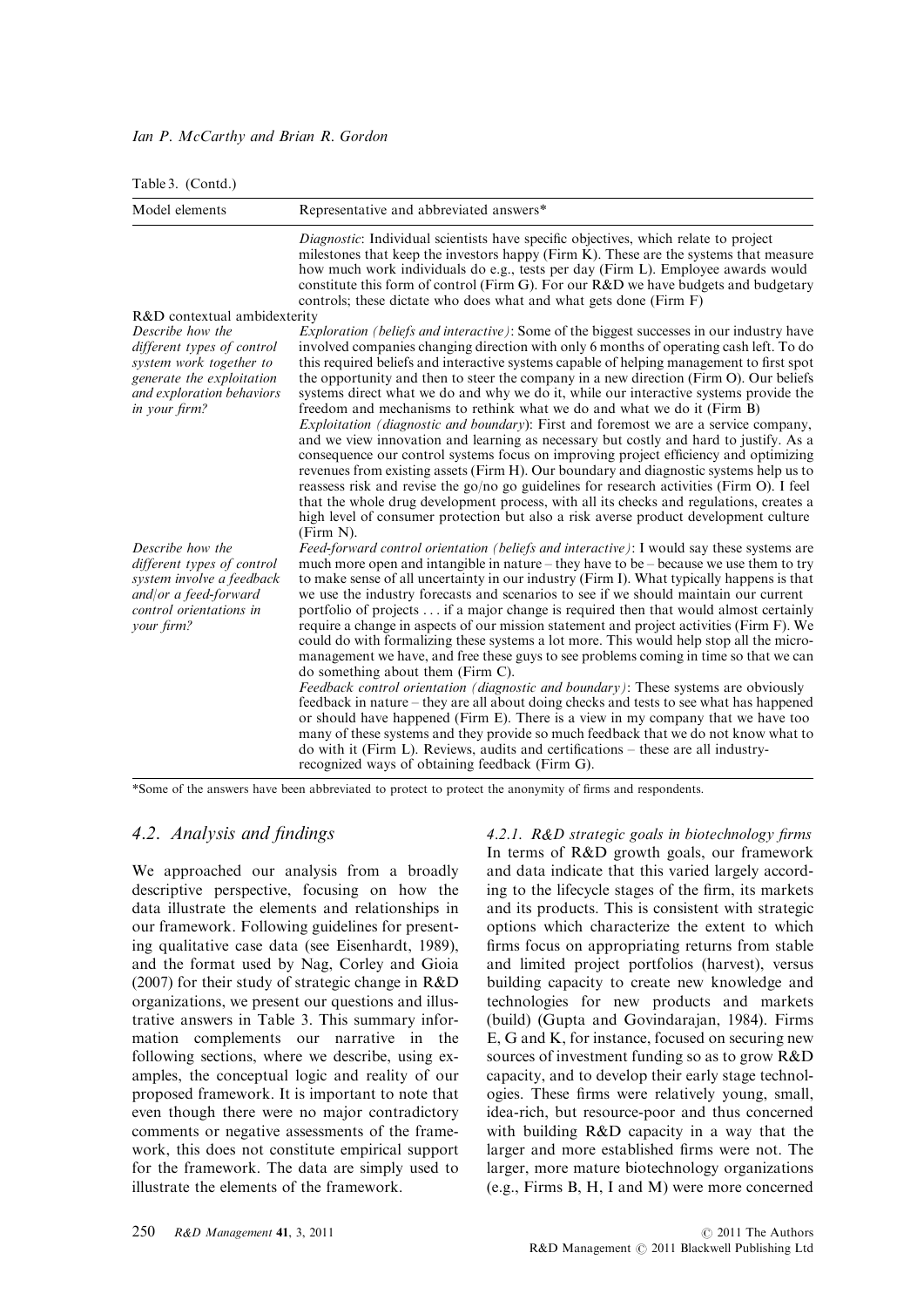with developing efficient R&D processes to capture returns from existing resources and projects, and thus their investment intensity in new R&D projects was much smaller. A respondent from Firm M, for example, stated that 'once our company became public the whole nature of our R&D operations dramatically shifted from creating new technologies, to marketing and selling our approved product line.' Furthermore, respondents reported that this type of goal was linked to the use of beliefs systems which help create a common language, a shared understanding and strategic coherence within an R&D organization. For instance, the respondent from Firm N reported that 'when we were first formed we didn't have a mission statement. We were simply a group of researchers who did research. Sixteen years later, however, we have had four or five different mission statements, with the current one emphasizing our commitment to provide value to shareholders.' Similarly, the respondent from Firm E reported that 'We all know that the goal is to build a company that will be big enough, in terms of talent and promising intellectual property, so as to attract partners or buyers. . . . . . . and in terms of the control system that reminds us of this goal – it is communication, communication and more communication.'

Innovation goals delineate the kinds of outcomes that R&D organizations seek to produce. Although these goals can vary in a number of ways, we focused solely on the magnitude of change in a firm's technology, and the degree of benefit it brings to the market (e.g., incremental versus radical) (Wheelwright and Clark, 1992). In terms of our data, respondents from Firms A and B reported that their R&D focused on incrementally enhancing their existing service offerings for existing customers in the biotechnology and pharmaceutical industries. In contrast, Firm O focused on adapting its existing technologies for human therapeutic disorders for animal care (farm and pet) markets. Our data also indicated that when an innovation goal specified radical innovations, then this was associated with greater use of interactive control than if the goal stipulated incremental innovations. For instance, a respondent from Firm A reported that his organization's focus on refining existing technology for existing customers was largely driven by the occasional project meeting with top managers, intended to 'boost organizational dialogue' about how to improve existing testing services. In the case of Firm O, their desire to develop radically new platform molecular technologies, for different

end-use markets, meant that they faced many technological, regulatory and market uncertainties. This required their top-management team to develop and continuously use interactive systems: 'We set up committees to collect and report information on who was doing what in our industry. This information was internally communicated to the necessary project teams, so they could comment on and help us plan for the opportunities and threats that we were facing.'

Reliability goals specify the extent to which R&D will be conducted in a timely fashion, and in accordance with expected standards and codes of practice. Our data indicated that this goal is central to biotechnology firms, with all of the respondents in our study making statements that concurred with the view that 'the success of any biotech firm is dependent on producing and reporting good data, before funding runs out' (Firm L). The importance of R&D reliability to biotechnology firms is reflected in the demands of their various stakeholders (e.g., patient groups, investors, collaborators and government agencies), who expect biotechnology firms to closely follow good scientific practice and conform to recognized rules and guidelines. Consequently, in terms of the link between reliability goals and control system use, our illustrative data support the link to boundary systems. All of the respondents provided comments similar to those listed in Table 3, indicating that reliability requires strong and effective boundary systems to reduce the risk of improper behaviors that might cause a project or service failure.

The fourth goal in our framework, efficiency, specifies the extent to which R&D organizations are concerned with productivity and cost effectiveness as ways to maximize returns on investment. Our data indicate that while efficiency is on the whole important to all the biotechnology firms in our study, it was less significant to the six drug development firms (Firms J, K, L, M, N and O), and the one medical device firm (Firm I), than it was to the nine research services firms (Firms A, B, C, D, E, F, G and H). The view of efficiency held by the drug and medical device firms, is reflected in the statement that the 'major time lag between R&D action and R&D outcome, typically limits our ability to efficiently control our activities, and as a consequence being efficient is not really a top priority. We just focus on doing good science' (Firm J). In contrast, the research service organizations considered efficiency goals to be central to their R&D, which must continuously produce innovations that help keep their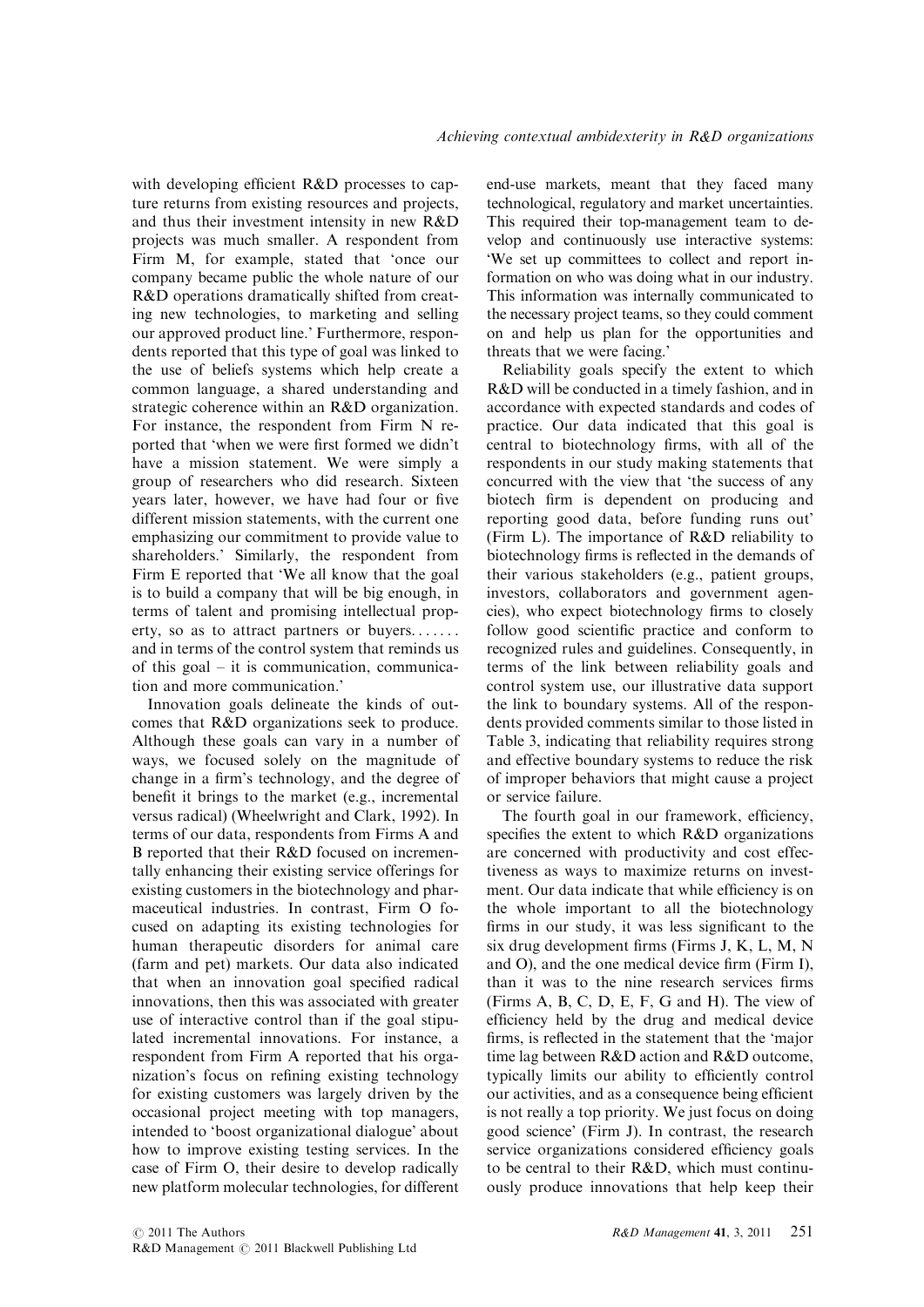services cutting edge and competitive. This variation in attitudes toward efficiency was also linked to variations in the extent to which firms used diagnostic systems. For instance, the respondent from Firm B stated 'many of our R&D projects are in collaboration with customers who have time, quality and cost expectations, . . . . . . and to meet these we have numerous budget and project monitoring systems.'

# 4.2.2. Management control systems in biotechnology firms

The most common examples of beliefs systems identified by our respondents were the company reports, mission statements and website pages that each firm used to articulate the research vision and values of the organization. For drug development firms, beliefs systems typically focused on installing in employees the noble vision of serving patients, saving lives and eliminating pain and suffering, while being guided by research values such as respect, ethics, and team work. In contrast while the research service firms we surveyed had similar statements about research values, their visions focused more on being the best or first choice service provider in their market. Other types of beliefs systems reported by our respondents included the company recruitment process that 'seeks to attract and recruit talent with attitudes and skills that are consistent with our research values' (Firm K), and the training process, which 'develops people in the 'company way' by continually communicating our goals and achievements to all staff' (Firm O). Respondents also reported the use of intra-company challenges and socialization events to promote fun and creative thinking, and to build organizational coherence. Also in some cases the architecture and decor of company buildings, along with the pictures on the walls of corridors and laboratories, were all designed to inspire employees with creative, funky and free-thinking values. All of these examples of beliefs systems are intended to focus and energize employees in a way that is necessary for the exploration and feed-forward control aspect of R&D contextual ambidexterity.

In terms of interactive systems, our framework and data indicate that these include R&D specific systems such as technology road-mapping (Phaal et al., 2006) and real options methods (Barnett, 2005), all of which help companies understand the effects of emerging technologies. There are also more general strategic scanning and monitoring systems (e.g., market research, competitor analysis and technology benchmarking) that collect

and analyze data on changes in demand, products, technology, competition and regulation. Respondents also reported how R&D projects were started, adjusted and stopped using information from forecasting and assessment systems. Forecasting systems provide projections about when things will happen (i.e., a drop in the demand for existing products and services, or the approval of a new regulation or competitive product), while assessment systems provide estimations of the impact of these changes on the organization and its R&D portfolio. Such interactive systems are also 'interactive' in the sense that the managers use the information they uncover 'to continuously and directly involve themselves in the decisions and behavior of their subordinates' (Chiesa et al., 2009a, p. 421). For instance, respondents reported the use of planning sessions 'to distribute strategic information to employees, and then work with them to develop action plans and allocate resources for existing and new projects' (Firm I). Respondents also reported that project and organizational based interactive systems are used by managers and their teams to speculate on future R&D scenarios, and to ensure that the foci and aims of the other types of control system are adjusted as R&D strategic goals shift. Furthermore, all of the firms in our study had scientific advisory committees that provided advice that could alter the strategies for planned, pipeline and approved R&D projects. These committees dictated the direction of exploration and the scope of feed-forward control, necessary for R&D contextual ambidexterity.

Boundary systems act 'like an organization's brakes' (Simons, 1995b, p. 84). They restrain and guide employees so that the firm does not experience an accident, i.e., a failure and crisis. For biotechnology firms the systems are typically built into a firm's laboratory practices, project management methods and resource allocation decision making processes. For instance, many respondents reported that their firms had 'a Code of Conduct that all our employees must be certified to' (Firm D) and that 'product approval is dependent on us producing, analyzing and archiving risk data to ensure that the benefits of our planned drug outweigh the risks' (Firm L). There are also non-firm specific boundary systems, which for biotechnology firms included regional and national laws, and regulations from institutions such as the US Food and Drug Administration and the European Medicines Agency. Furthermore, there are certification regimes such as Good Laboratory Practices, which are 'pri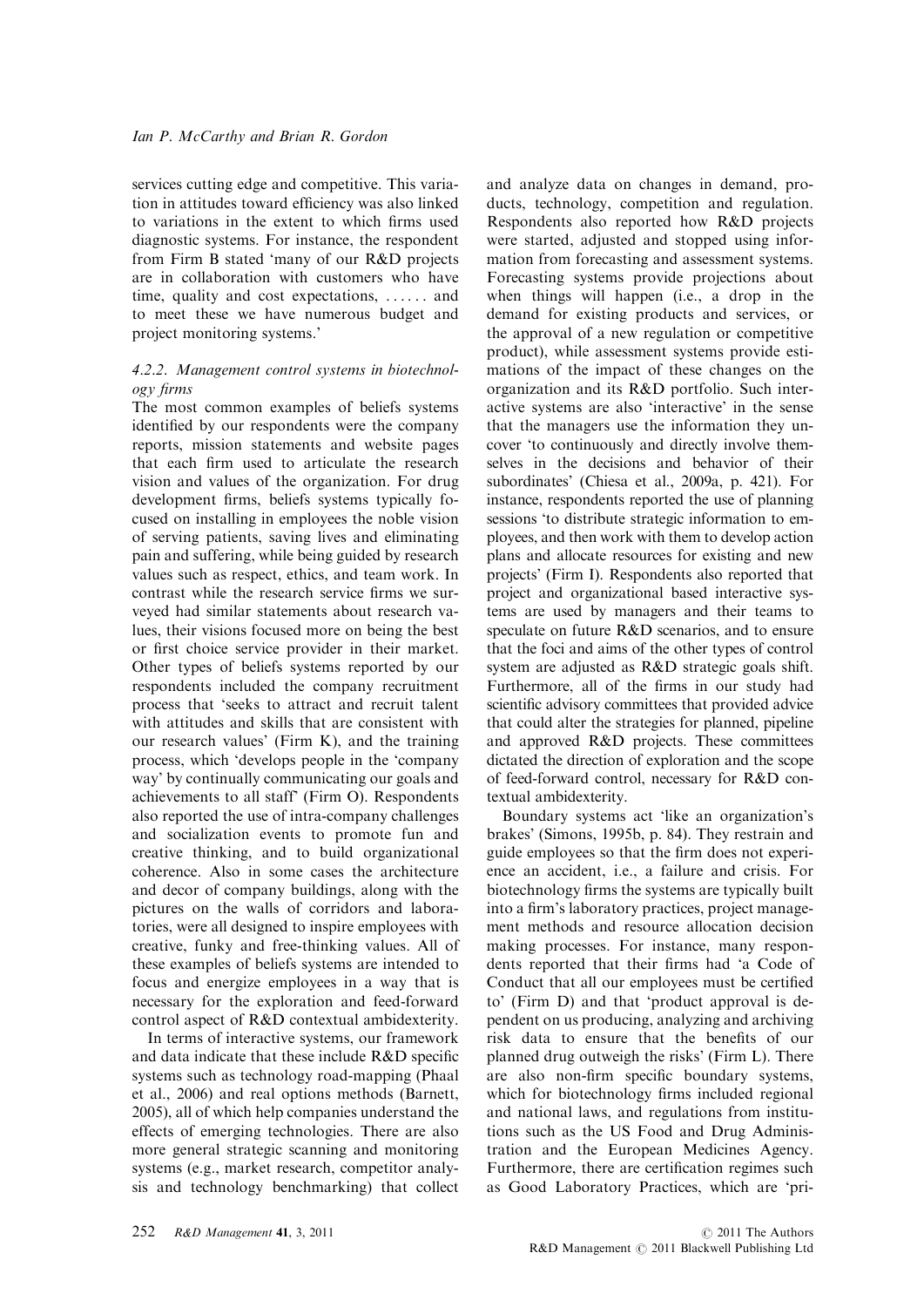marily intended to guarantee safe animal and toxicology testing, yet also help to ensure that laboratory results are internally peer-reviewed. This helps to limit the risk of producing results that are wrong, fabricated or massaged' (Firm K). In summary, as R&D researchers enjoy relatively high levels of job autonomy, boundary systems are used to avoid or mitigate unsafe or unethical behaviors, or actions that constitute scientific misconduct. These systems counter the effects of diagnostic systems, and are most likely to produce the risk averse behaviors associated with exploitation and the checking of conformance that goes with feedback control.

In terms of diagnostic systems, our framework and data indicate that these include project planning systems for target drug approval dates, budget systems for project costs, laboratory management information systems for recording and analyzing sample tests, and clinical trial systems for measuring the performance or efficacy of a drug. Such systems are progress-focused. Managers, boards and regulatory agencies identify research project goals, review progress and arrange post-project reviews to identify lessons and corrective actions. In terms of R&D output, both the drug development firms and the modeling and testing service firms in our study used a number of corporate level diagnostic systems. These measured the production of scientific papers, returns from R&D collaborations, the creation and approval of patents and the revenue from new service technologies, licensed patents and approved products. Thus, by their very nature, diagnostic control systems are central to exploitation behaviors in that they provide feedback, or after-the-event information, that is used to adjust and improve the performance of existing processes.

### 4.2.3. Contextual ambidexterity in biotechnology firms

In terms of exploration, our framework and data indicate that beliefs systems and interactive systems work together to generate search and discovery that are relevant and adaptable. Beliefs systems such as the mission statement, the recruitment process, employee training and the company rhetoric and symbols, are all used to focus and guide employees to search for and create new competences and knowledge. In combination, interactive systems such as technology road-mapping, market forecasting and impact assessments are used to maintain or adjust the specific direction of this exploration activity over time. For example, a respondent from Firm K described a

situation in which his biotechnology firm was unable to make sufficient progress toward developing its sole technology for a specific therapeutic disorder, and thus was struggling to attract further investment. With only a few months of funding remaining, the company identified a completely different disease, with a much greater market value, which could be treated using their core platform technology. The discovery of this opportunity is credited to the Chief Scientific Officer 'The fact is  $-$  his job was to continuously search for, evaluate and share new technological opportunities with the board and project teams. He was our interactive control system – charged with worrying about our future.'

Similarly, in terms of control orientation – the extent to which control is ex post (after the event) or ex ante (before the event) in nature – our framework and data suggest that beliefs systems and interactive systems work together to promote a feed-forward control orientation. This follows the original thinking of Simons (1995a, p. 108) who argued that interactive systems promote 'reforecasting of future states based on revised current information'; however, for this to occur, the projections must be focused and appropriate to the needs of the organization. Thus, beliefs systems work with interactive systems to ensure that information is sought and used in a way that promotes prediction and change that are relevant to the organization. These systems are feed-forward in nature because they help managers to anticipate or forecast events and trends before they occur, allowing them to proactively redirect organizational values and activities. For instance, one respondent reported 'we know that the patents on our products and our competitors' products will expire someday, and even though we cannot be certain what the impact will be when these expiries occur, we still monitor, forecast and develop scenarios so that we are prepared for these events' (Firm I).

In terms of exploitation, our framework and data suggest this is attained by boundary systems and diagnostic systems working in tandem. Boundary systems moderate exploration behaviors, induced by beliefs systems and interactive systems, by defining and restricting the search space and activities that can be undertaken (Simons, 1995a; Widener, 2007). They reign in employee freedoms to counter the autonomy and inspiration that drive the exploration for new knowledge. Diagnostic systems also counter exploration, by using relatively short-term efficiency measures to refine and extend existing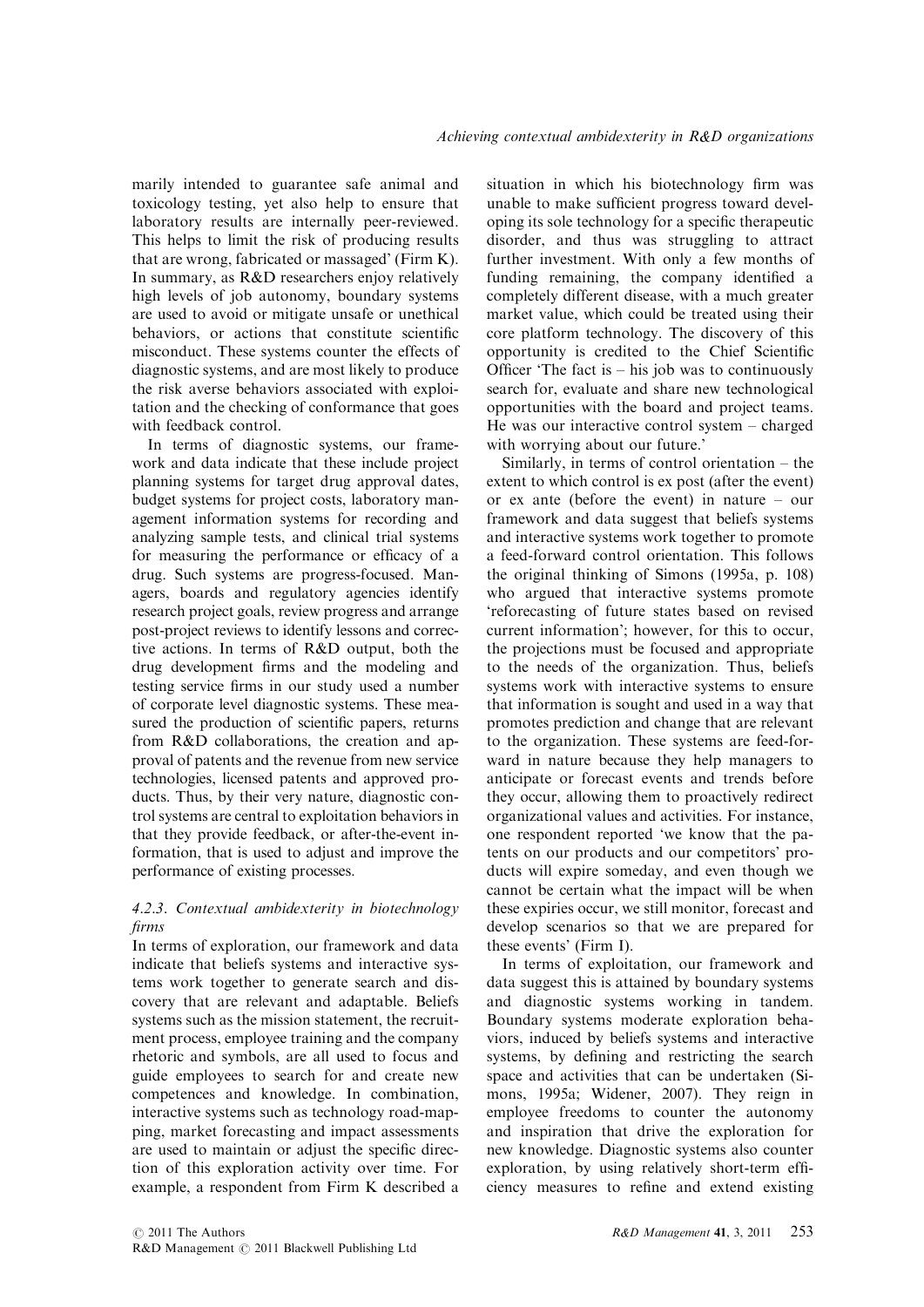competencies. These systems typically focus on and require exploitation related outcomes that are 'positive, proximate and predictable' in nature (March, 1991, p. 85). These combined effects of boundary systems and diagnostic systems were exemplified by the statement that 'we use boundary control in conjunction with our project performance systems to examine and check that everything is going according to plan. We don't like surprises and nor do our customers' (Firm E). This type of control counters the instability, uncertainty and serendipity often associated with R&D exploration.

In terms of control orientation, our framework and data suggest that boundary and diagnostic systems in biotechnology firms jointly promote a feedback control orientation. Diagnostic systems are used to monitor, review and test, so as to ensure things are on track in terms of 'what' is being done. If they are not, then other control systems and activities can be adjusted accordingly. Managers also use this after-the-event information to motivate and reward the behaviors of individuals, teams and organizations. In contrast, boundary systems specify and check 'how' things are done, in accordance with pre-defined standards and regulations. These systems also provide errorbased feedback control, i.e., any deviation from specified practices leads to corrective action and if these deviations persist, then stronger more influential boundary systems are installed. For instance, one of the respondents from Firm M reported that 'if biotechnology firms experience one major incident or repeated minor incidents of scientific misconduct, then this typically leads to a corrective action where guidelines and checks for laboratory practice are tightened up.'

# 5. Implications and future research opportunities

The central contribution of our paper is the development and illustration of an R&D management control framework for attaining contextual ambidexterity in R&D organizations. We now discuss several implications of the framework, of relevance to both management practice and future empirical research.

First, our framework posits that there is a strong (though not exclusive) relationship between individual R&D goals and the use of different types of control system. An important implication of this is the need to empirically examine to what extent the different R&D strategic goals influence the attention placed on different types of control system. As the use of multiple control systems can require considerable managerial attention, management should prioritize where to focus their attention and resources (Marginson, 2002; Widener, 2007). Also, as different goals can have different and sometimes conflicting implications for organizational behavior, the use of different control systems could help to manage any potential conflicts presented by multiple goals. This can be examined by surveying employees, to assess the extent to which their R&D organization is guided by different goals, and the number of people hours associated with each type of control system (Chiesa and Frattini, 2007).

Second, with our framework and illustrative data, we claim that beliefs and interactive systems provide a feed-forward control orientation that generates or enhances exploration, whereas boundary and diagnostic controls provide a feedback control orientation that generates or enhances exploitation. While we consider this to be true, all frameworks are simplified representations of reality (Box, 1979). Consequently, we suggest that our framework provides a starting point for unpacking the complexities of the control-behavior relationship. For example, it is not just the combination of control systems used that matters, but also the substantive content of the controls – what is dictated, discussed, projected, measured, monitored and evaluated. Thus, knowing that an organization is using a certain type of control system provides a first-order level insight into the control-behavior relationship. The next level is to understand the effectiveness of the different rules, procedures, technologies and incentives that R&D managers use in conjunction with each type of control system.

Third, researchers could explore how control systems could be used to attain low or high levels of balanced ambidexterity (Cao et al., 2009). Low balanced ambidexterity is when a firm's level of exploitation is significantly lower than that of exploration, and vice versa; while high balanced ambidexterity is when a firm has similar moderate levels of both exploration and exploitation. By emphasizing different control system combinations, it could be possible for R&D managers to attain, at specific periods in time, different mixes of this exploitation-exploration balance.

A fourth implication of our framework concerns the influence of other contingency factors such as the size, age and life-cycle of the R&D organization, and its industry conditions, on the use of different management control systems.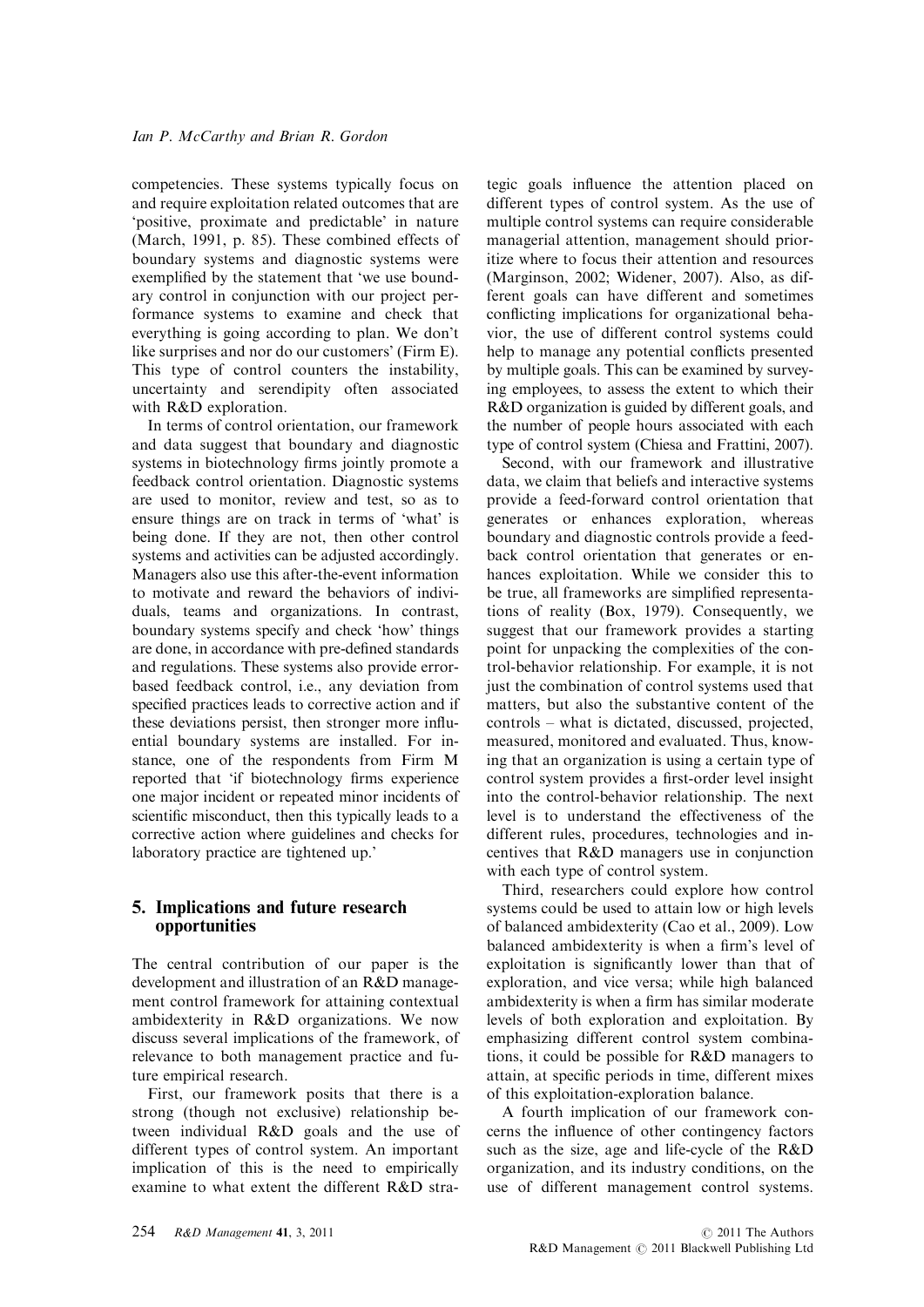Although the focus of our paper was on understanding how different types of control system, guided by different R&D strategic goals, can be used to induce contextual ambidexterity, the illustrative empirical evidence we present hints at the role of these factors. For instance, some organizations (e.g., Firms E, G and K) were relatively young and small, and concerned with goals and controls that sought to build R&D capacity in a way that the larger and more established firms were not (e.g., Firms B, H, I and M). Thus, the framework we present could be modified by other researchers to explore how such antecedents drive the use and outcomes of R&D control systems.

A fifth implication of our framework concerns how R&D managers might use control systems to 'dynamically' shift, over time, the exploitationexploration balance. The balanced viewed of ambidexterity (March, 1991; Cao et al., 2009) is largely 'static' in nature, in that it refers to an optimal mix of exploitation and exploration at a point in time. However, as discussed above, R&D control is driven and constrained by environmental antecedents such as the size, age and life cycle of the R&D organization, as well as by changes in industry conditions such as demand, competitors, technologies, products and regulation. As each of these conditions has a distinct velocity (a rate and direction of change (McCarthy et al., 2010)), – an optimum mix of exploitation-exploration at one point in time is likely to become unsuitable as industry conditions change over time. This makes the balancing of exploitation and exploration a dynamic problem. This is tentatively supported by our data where respondents explained how the balance of exploitation and exploration altered over time as a firm advanced through its life cycle, or changed the focus of its R&D activities (see: Table 3, the R&D contextual ambidexterity section). For instance, the respondent from Firm O explained how different beliefs and interactive systems were required to shift the balance toward exploration so as to help take the company in a new direction. The importance of this implication has been highlighted by scholars who suggest that 'given the dynamism of markets and organizations, it is important to develop theories that combine static elements with more dynamic perceptions of ambidexterity' (Raisch et al., 2009, p. 686). Thus, we suggest that our framework can be used to explore how R&D managers use different control systems to dynamically shift the balance or mix between exploitation and exploration over time. This follows what McCarthy et al. (2006) call 'capability toggling', and Thomas et al. (2005) call 'irregular oscillation,' where the balancing of exploitation-exploration tensions is much like riding a bike – it requires a continuous and irregular shifting of control system use over time.

# 6. Conclusion

In this paper, we introduced a framework that shows how four types of control system, each guided by an R&D goal, combine to induce the behaviors, outcomes and control orientations (feedback versus feed-forward) necessary for contextual ambidexterity. We illustrated these framework elements and their linkages, using data from biotechnology firms, so as to clarify what these elements are and what they do. While this helps to make the framework more useful and meaningful to scholars and practitioners, this illustration might also suggest that R&D control is a straightforward task. However, this is not the case. An inherent challenge to understanding and practicing effective R&D management control is the fact that it is concerned with controlling the production of knowledge, something that is inherently unobservable. As knowledge increasingly redefines the wealth of nations, firms and individuals, the challenges and benefits of effective R&D control will continue to capture the attention of scholars and managers. Thus, we hope that our framework will motivate researchers to further examine how broader forms of control, guided by R&D objectives and other environmental factors, act as organizational levers for balancing different forms of knowledge production over time.

# Acknowledgements

We are grateful to two anonymous reviewers for their helpful and constructive comments. The development of this paper also benefited from comments from Danny Breznitz, Elicia Maine, Jane McCarthy, Karen Ruckman, Christos Tsinopoulos and participants at the R&D Management Conference 2008. We also acknowledge research funding from Canada's Social Science and Humanities Research Council.

# **References**

Addison, L.E., Litchfield, J.W. and Hansen, J.V. (1976) Managing growth and change in an R&D organiza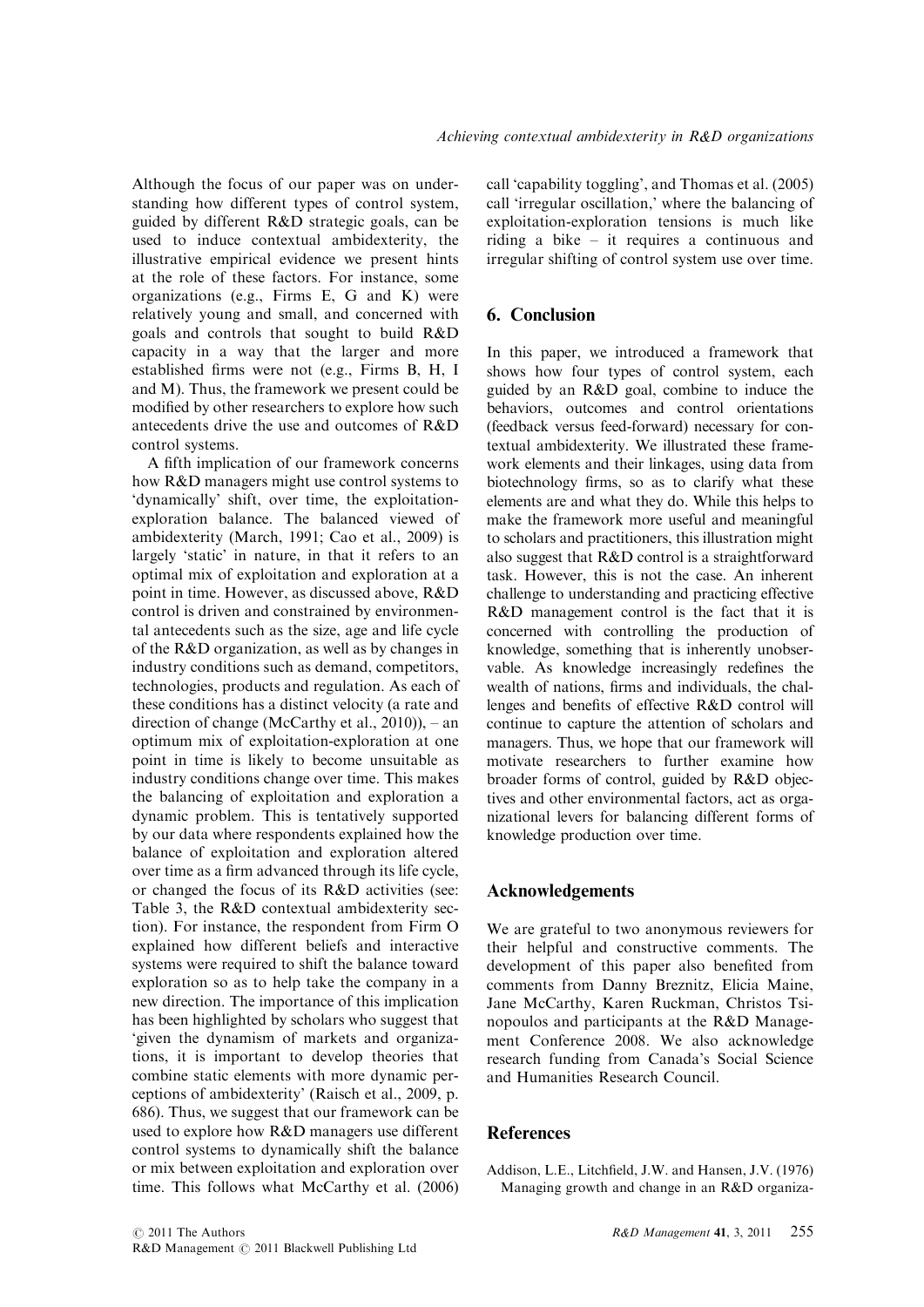tion: the role of dynamic modeling. R&D Management, 6, 2, 77–80.

- Ahuja, G. and Lampert, C.M. (2001) Entrepreneurship in the large corporation: a longitudinal study of how established firms create breakthrough inventions. Strategic Management Journal, 22, 521–543.
- Alavi, M. and Leidner, D.E. (2001) Review: knowledge management and knowledge management systems: conceptual foundations and research issues. MIS Quarterly, 25, 1, 107–136.
- Anthony, R. (1965) Planning and Control Systems: A Framework for Analysis. Boston: Harvard University Press.
- Argyris, C. and Schön, D.A. (1978) Organizational Learning: A Theory of Action Perspective. Amsterdam: Addison-Wesley.
- Barnett, M.L. (2005) Paying attention to real options. R&D Management, 35, 1, 61–72.
- Bart, C.K. (1993) Controlling new product R&D projects. R&D Management, 23, 3, 187–197.
- Berthon, P.R., Pitt, L.F., McCarthy, I.P. and Kates, S.M. (2007) When customers get clever: managerial approaches to dealing with creative consumers. Business Horizons, 50, 1, 39–47.
- Bianchi, M., Chiesa, V. and Frattini, F. (2009) Exploring the microfoundations of external technology commercialization. European Journal of Innovation Management, 12, 4, 444–469.
- Birkinshaw, J. and Gibson, C.B. (2004) Building ambidexterity into an organization. Sloan Management Review, 45, 4, 47–55.
- Box, G.E.P. (1979) Some problems of statistics and everyday life. Journal of the American Statistical Association, 74, 365, 1–4.
- Bremser, W.G. and Barsky, N.P. (2004) Utilizing the balanced scorecard for R&D performance measurement. R&D Management, 34, 3, 229–238.
- Cao, Q., Gedajlovic, E. and Zhang, H. (2009) Unpacking organizational ambidexterity: dimensions, contingencies and synergistic effects. Organization Science, 20, 781–796.
- Chiesa, V., Coughlan, P. and Voss, C.A. (1996) Development of a technical innovation audit. Journal of Product Innovation Management, 13, 2, 105–136.
- Chiesa, V. and Frattini, F. (2007) Exploring the differences in performance measurement between research and development: evidence from a multiple case study. R&D Management, 37, 4, 283–301.
- Chiesa, V. and Frattini, F. (2009) Evaluation and Performance Measurement of Research and Development: Techniques and Perspectives for Multi-Level Analysis. Cheltenham, U.K: Edward Elgar.
- Chiesa, V., Frattini, F., Lazzarotti, V. and Manzini, R. (2008) Defining a performance measurement system for the research activities: a reference framework and an empirical study. Journal of Engineering and Technology Management, 25, 3, 213–226.
- Chiesa, V., Frattini, F., Lamberti, L. and Noci, G. (2009a) Exploring management control in radical

innovation projects. European Journal of Innovation Management, 12, 4, 416–443.

- Chiesa, V., Frattini, F., Lazzarotti, V. and Manzini, R. (2009b) Performance measurement of research and development activities. European Journal of Innovation Management, 12, 1, 25–61.
- Chiesa, V. and Masella, C. (1996) Searching for an effective measure of R&D performance. Management Decision, 34, 7, 49–57.
- Cooke-Davies, T.J. and Arzymanow, A. (2003) The maturity of project management in different industries: an investigation into variations between project management models. International Journal of Project Management, 21, 6, 471–478.
- Cooper, R.G. and Kleinschmidt, E.J. (1986) An investigation into the new product development process: steps, deficiencies, and impact. Journal of Product Innovation Management, 3, 2, 71–85.
- Cordero, R. (1990) The measurement of innovation performance in the firm: an overview. Research Policy, 19, 2, 185–192.
- Cummings, J.N. (2004) Work groups, structural diversity, and knowledge sharing in a global organization. Management Science, 50, 3, 352–364.
- Daft, R.L. and Weick, K.E. (1984) Toward a model of organizations as interpretation systems. Academy of Management Review, 9, 2, 284–295.
- Davila, A. and Foster, G. (2007) Management control systems in early-stage startup companies. The Accounting Review, 82, 4, 907–937.
- Duncan, R.B. (1976) The ambidextrous organization: designing dual structures for innovation. In: Kilmann, R.H., Pondy, L.R. and Slevin, D. (eds), The Management of Organization, Vol. 1. New York: North-Holland, pp. 167–188.
- Eisenhardt, K.M. (1985) Control: organizational and economic approaches. Management Science, 31, 134–149.
- Eisenhardt, K.M. (1989) Building theories from case study research. Academy of Management Review, 14, 532–550.
- Freeman, C. (1969) Measurement of Output of Research and Experimental Development. Statistical Reports and Studies. Paris: UNESCO.
- García-Valderrama, T. and Mulero-Mendigorri, E. (2005) Content validation of a measure of R&D effectiveness. R&D Management, 35, 3, 311-331.
- Geisler, E. (2002) The metrics of technology evaluation: where we stand and where we should go from here. International Journal of Technology Management, 24, 4, 341–374.
- Ghoshal, S. and Bartlett, C.A. (1997) The Individualized Corporation: A Fundamentally New Approach to Management. New York: Harper Business.
- Gibson, C.B. and Birkinshaw, J. (2004) The antecedents, consequences, and mediating role of organizational ambidexterity. Academy of Management Journal, 47, 2, 209–226.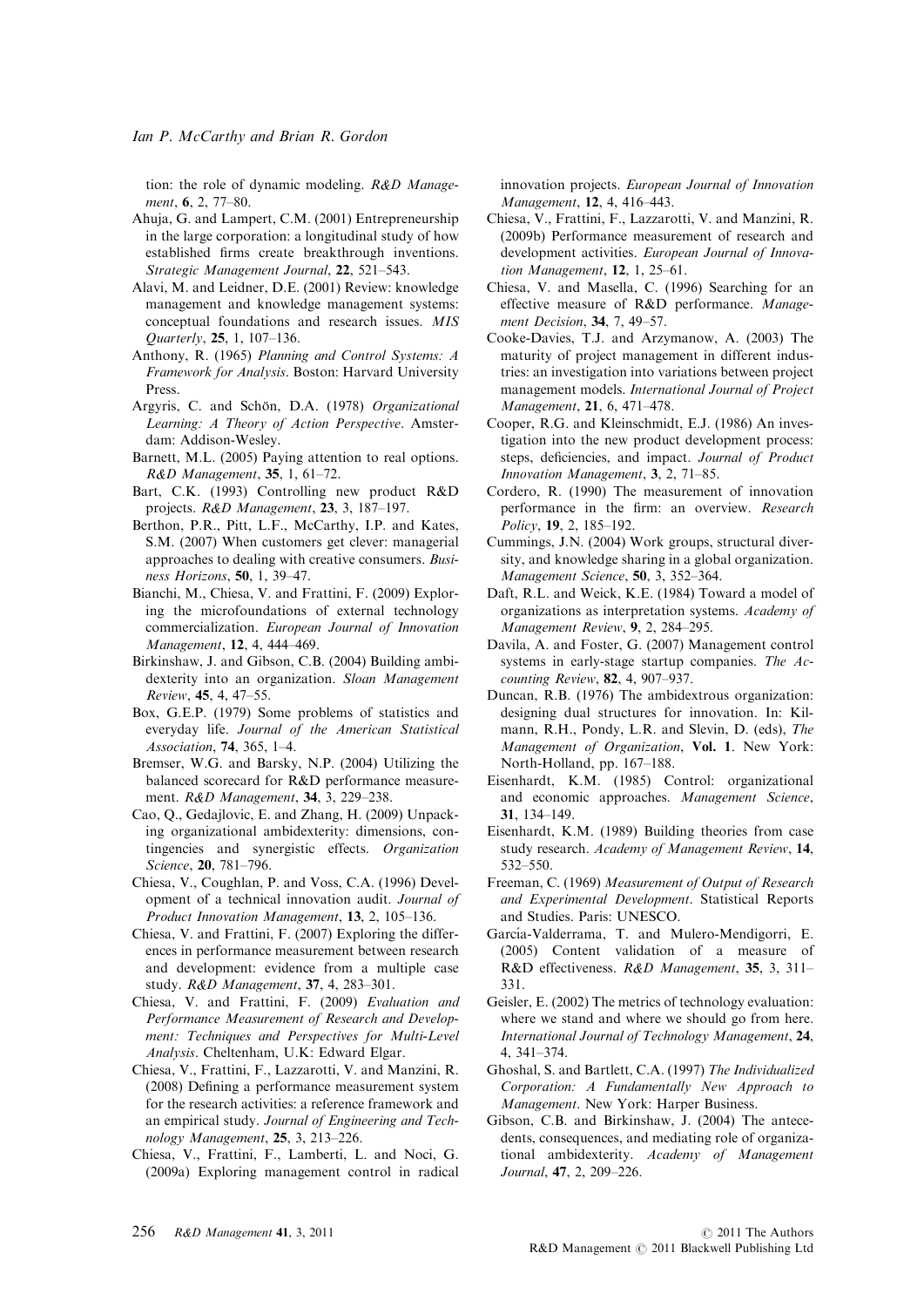- Godener, A. and Söderquist, K.E. (2004) Use and impact of performance measurement results in R&D and NPD: an exploratory study. R&D Management, 34, 2, 191–219.
- Gupta, A.K. and Govindarajan, V. (1984) Knowledge flows and the structure of control within multinational corporations. The Academy of Management Journal, 16, 4, 768–792.
- Gupta, A.K., Smith, K.G. and Shalley, C.E. (2006) The interplay between exploration and exploitation. Academy of Management Journal, 49, 693–708.
- Hauser, J.R. and Zettelmeyer, F. (1997) Metrics to evaluate R, D&E. Research Technology Management, 40, 4, 32–38.
- Jansen, J., van den Bosch, F. and Volberda, H. (2006) Exploratory innovation, exploitative innovation, and performance: effects of organizational antecedents and environmental moderators. Management Science, 52, 1661–1674.
- Karlsson, M., Trygg, L. and Elfstrom, B. (2004) Measuring R&D productivity: complementing the picture by focusing on research activities. Technovation, 24, 179–186.
- Kerssens-van Drongelen, I.C. and Bilderbeek, J. (1999) R&D performance measurement: more than choosing a set of metrics. R&D Management, 29, 1, 35–46.
- Kerssens-van Drongelen, I.C. and Cook, A. (1997) Design principles for the development of measurement systems for research and development processes. R&D Management, 27, 4, 345–357.
- Kiella, M.L. and Golhar, D.Y. (1997) Total quality management in an R&D environment. International Journal of Operations and Production Management, 17, 2, 184–198.
- Levinthal, D. and March, J. (1993) The myopia of learning. Strategic Management Journal, 14, 95–112.
- Maine, E. and Garnsey, E. (2006) Commercializing generic technology: the case of advanced materials ventures. Research Policy, 35, 3, 375–393.
- March, J.G. (1991) Exploration and exploitation in organizational learning. Organization Science, 2, 1, 71–87.
- Marginson, D.E. (2002) Management control systems and their effects on strategy formation at middlemanagement levels: evidence from a UK organization. Strategic Management Journal, 23, 1019–1031.
- Martin, B.R. and Irvine, J. (1983) Assessing basic research: some partial indicators of scientific progress in radio astronomy. Research Policy, 12, 2, 61–90.
- McCarthy, I.P., Lawrence, T.B., Wixted, B. and Gordon, B.R. (2010) A multidimensional conceptualization of environmental velocity. Academy of Management Review, 35, 4, 604–626.
- McCarthy, I.P., Tsinopoulos, C., Allen, P. and Rose-Anderssen, C. (2006) New product development as a complex adaptive system of decisions. Journal of Product Innovation Management, 23, 5, 437–456.
- McGrath, M.E. and Romeri, M.N (1994) The R&D effectiveness index: a for product development performance. Journal of Product Innovation Management, 11, 213–220.
- McNamara, P. and Baden-Fuller, C. (1999) Lessons from the Celltech case: balancing knowledge exploration and exploitation in organizational renewal. British Journal of Management, 10, 4, 291–307.
- McNamara, P. and Baden-Fuller, C. (2007) Shareholder returns and the exploration-exploitation dilemma: R&D announcements by biotechnology firms. Research Policy, 36, 4, 548–565.
- Moravesik, M.J. (1973) Measures of scientific growth. Research Policy, 2, 3, 266–275.
- Nag, R., Corley, K.G. and Gioia, D.A. (2007) The intersection of organizational identity, knowledge, and practice: attempting strategic change via knowledge grafting. Academy of Management Journal, 50, 4, 821–847.
- Otley, D.T. (1980) The contingency theory of management accounting: achievements and prognosis. Accounting, Organizations and Society, 5, 413–428.
- Ouchi, W.G. (1979) A conceptual framework for the design of organizational control mechanisms. Management Science, 25, 833–848.
- Phaal, R., Farrukh, C.J.P. and Probert, D.R. (2006) Technology management tools: concept, development and application. *Technovation*, **26**, 3, 336–344.
- Raisch, S. and Birkinshaw, J. (2008) Organizational ambidexterity: antecedents, outcomes, and moderators. Journal of Management, 34, 3, 375–409.
- Raisch, S., Birkinshaw, J., Probst, G. and Tushman, M.L. (2009) Organizational ambidexterity: balancing exploitation and exploration for sustained performance. Organization Science, 20, 4, 685-695.
- Schainblatt, A.H. (1982) How companies measure the productivity of engineers and scientists. Research Management, 25, 3, 10–18.
- Schumann, P.A., Ransley, D.L. and Prestwood, D.C.L. (1995) Measuring R&D performance. Research-Technology Management, 38, 3, 45–54.
- Simons, R. (1994) How new top managers use control systems as levers of strategic renewal. Strategic Management Journal, 15, 169–189.
- Simons, R. (1995a) Levers of Control. Boston, MA: Harvard Business School Press.
- Simons, R. (1995b) Control in an age of empowerment. Harvard Business Review, 80–88.
- Souder, W.E. (1972) An R&D planning and control servosystem: a case study. R&D Management, 3, 1, 13–21.
- Swan, J., Newell, S., Scarbrough, H. and Hislop, D. (1999) Knowledge management and innovation: networks and networking. Journal of Knowledge management, 3, 4, 262–275.
- Szakonyi, R. (1995) Measuring R&D effectiveness I. Research-Technology Management, 37, 27–32.
- Thomas, C., Kaminska-Labbé, R. and McKelvey, B. (2005) Managing the MNC and exploitation/